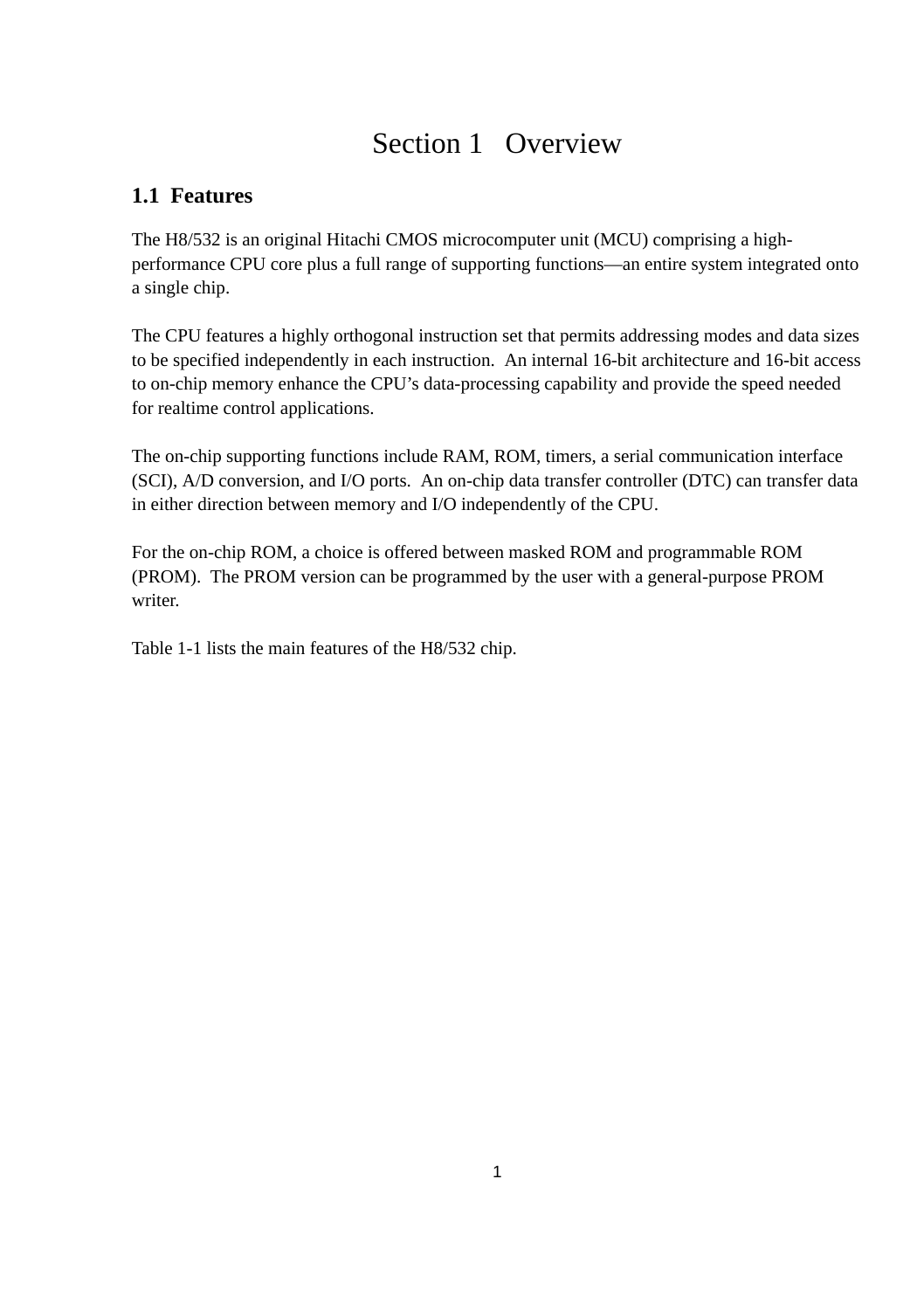#### **Table 1-1 Features**

| <b>Feature</b>   | <b>Description</b>                                                            |
|------------------|-------------------------------------------------------------------------------|
| <b>CPU</b>       | General-register machine                                                      |
|                  | • Eight 16-bit general registers                                              |
|                  | • Five 8-bit and two 16-bit control registers                                 |
|                  | High speed                                                                    |
|                  | • Maximum clock rate: 10MHz (oscillator frequency: 20MHz)                     |
|                  | Expanded operating modes supporting external memory                           |
|                  | • Minimum mode: up to 64K-byte address space                                  |
|                  | • Maximum mode: up to 1M-byte address space                                   |
|                  | Highly orthogonal instruction set                                             |
|                  | • Addressing modes and data size can be specified independently for           |
|                  | each instruction                                                              |
|                  | 1.5 Addressing modes                                                          |
|                  | • Register-register operations                                                |
|                  | • Register-memory operations                                                  |
|                  | Instruction set optimized for C language                                      |
|                  | • Special short formats for frequently-used instructions and addressing modes |
| Memory           | • 1K-Byte high-speed RAM on-chip                                              |
|                  | • 32K-Byte programmable or masked ROM on-chip                                 |
| 16-Bit free-     | Each channel provides:                                                        |
| running          | • 1 free-running counter (which can count external events)                    |
| timer (FRT)      | • 2 output-compare registers                                                  |
| (3 channels)     | • 1 input capture register                                                    |
| 8-Bit timer      | • One 8-bit up-counter (which can count external events)                      |
| (1 channel)      | • 2 time constant registers                                                   |
| <b>PWM</b> timer | • Generates pulses with any duty ratio from 0 to 100%                         |
| (3 channels)     | • Resolution: 1/250                                                           |
| Watchdog         | • An overflow generates a nonmaskable interrupt                               |
| timer (WDT)      | • Can also be used as an interval timer                                       |
| (1 channel)      |                                                                               |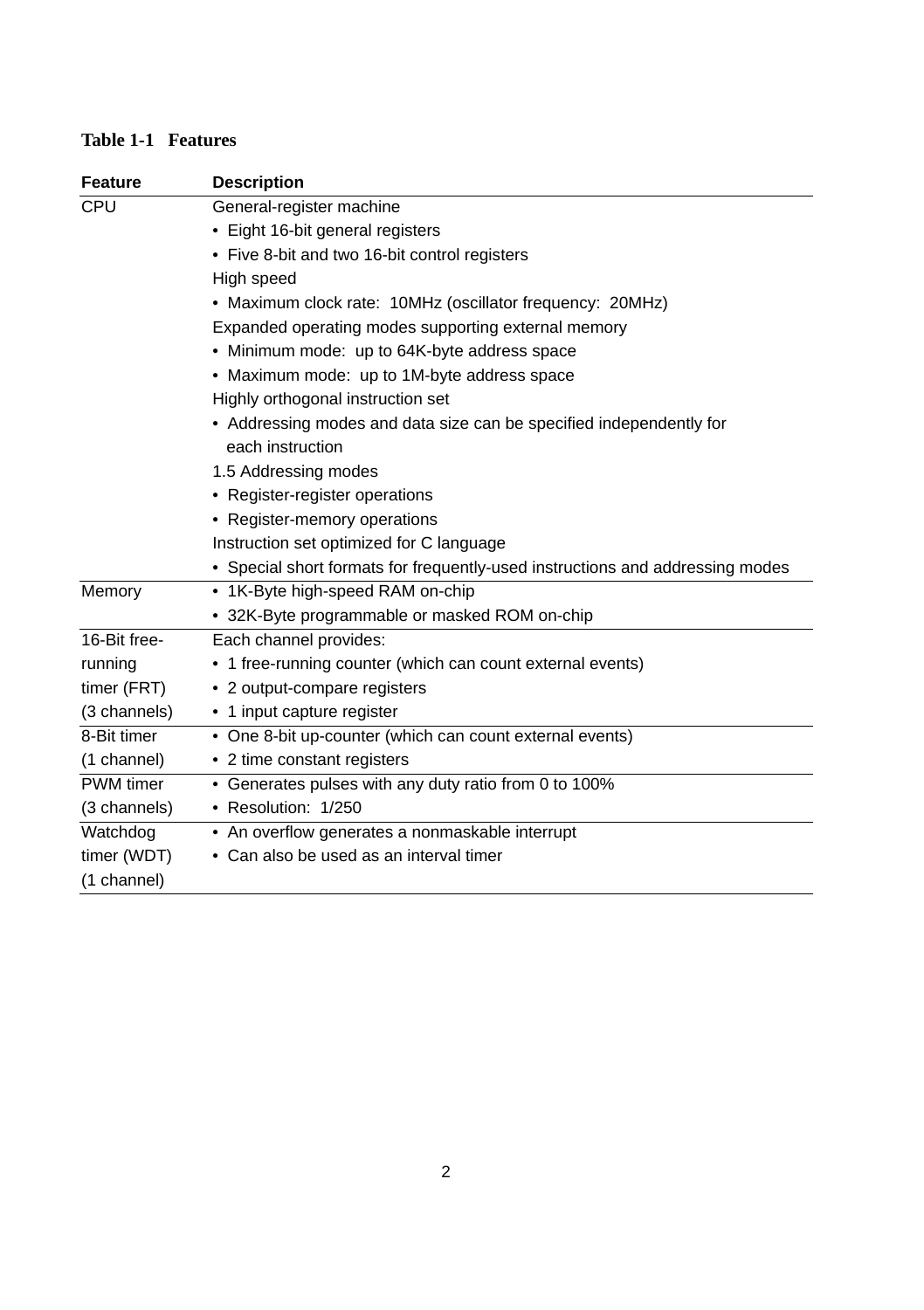| <b>Feature</b>   | <b>Description</b>                                                  |                                                                                         |             |  |  |  |  |
|------------------|---------------------------------------------------------------------|-----------------------------------------------------------------------------------------|-------------|--|--|--|--|
| Serial com-      | • Asynchronous or synchronous mode (selectable)                     |                                                                                         |             |  |  |  |  |
| munication       | • Full duplex: can send and receive simultaneously                  |                                                                                         |             |  |  |  |  |
| interface (SCI)  | • Built-in baud rate generator                                      |                                                                                         |             |  |  |  |  |
| A/D converter    | • 10-Bit resolution                                                 |                                                                                         |             |  |  |  |  |
|                  | • 8 channels, controllable in single mode or scan mode (selectable) |                                                                                         |             |  |  |  |  |
|                  | • Sample-and-hold function                                          |                                                                                         |             |  |  |  |  |
| I/O ports        |                                                                     | • 57 Input/output pins (six 8-bit ports, one 5-bit port, one 4-bit port)                |             |  |  |  |  |
|                  | • 8 Input-only pins (one 8-bit port)                                |                                                                                         |             |  |  |  |  |
|                  | • Memory-mapped I/O                                                 |                                                                                         |             |  |  |  |  |
| Interrupt        |                                                                     | • 3 external interrupt pins (NMI, $\overline{\text{IRQ0}}$ , $\overline{\text{IRQ1}}$ ) |             |  |  |  |  |
| controller       | • 19 internal interrupts                                            |                                                                                         |             |  |  |  |  |
| (INTC)           | • 8 priority levels                                                 |                                                                                         |             |  |  |  |  |
| Data transfer    |                                                                     | Performs bidirectional data transfer between memory and I/O independently               |             |  |  |  |  |
| controller (DTC) | of the CPU                                                          |                                                                                         |             |  |  |  |  |
| Wait-state       |                                                                     | Can insert wait states in access to external memory or I/O                              |             |  |  |  |  |
| controller (WSC) |                                                                     |                                                                                         |             |  |  |  |  |
| Operating        | 5 MCU operating modes                                               |                                                                                         |             |  |  |  |  |
| modes            |                                                                     | • Expanded minimum modes, supporting up to 64k bytes external memory                    |             |  |  |  |  |
|                  |                                                                     | with or without using on-chip ROM (Modes 1 and 2)                                       |             |  |  |  |  |
|                  |                                                                     | • Expanded maximum modes, supporting up to 1M byte external memory                      |             |  |  |  |  |
|                  |                                                                     | with or without using on-chip ROM (Modes 3 and 4)                                       |             |  |  |  |  |
|                  | • Single-chip mode (Mode 7)                                         |                                                                                         |             |  |  |  |  |
|                  | 3 power-down modes                                                  |                                                                                         |             |  |  |  |  |
|                  | • Sleep mode                                                        |                                                                                         |             |  |  |  |  |
|                  | • Software standby mode                                             |                                                                                         |             |  |  |  |  |
|                  | • Hardware standby mode                                             |                                                                                         |             |  |  |  |  |
| Other features   | • E clock output available                                          |                                                                                         |             |  |  |  |  |
|                  | • Clock generator on-chip                                           |                                                                                         |             |  |  |  |  |
|                  |                                                                     |                                                                                         |             |  |  |  |  |
|                  | <b>Model Name</b>                                                   | <b>Package Options</b>                                                                  | <b>ROM</b>  |  |  |  |  |
|                  | HD6475328CG                                                         | 84-Pin windowed LCC (CG-84)                                                             | <b>PROM</b> |  |  |  |  |
|                  | HD6475328CP                                                         | 84-Pin PLCC (CP-84)                                                                     |             |  |  |  |  |
|                  | HD6475328F                                                          | 80-Pin QFP (FP-80A)                                                                     |             |  |  |  |  |

### **Table 1-1 Features (cont)**

HD6435328CP 84-Pin PLCC (CP-84) Mask HD6435328F 80-Pin QFP (FP-80A) ROM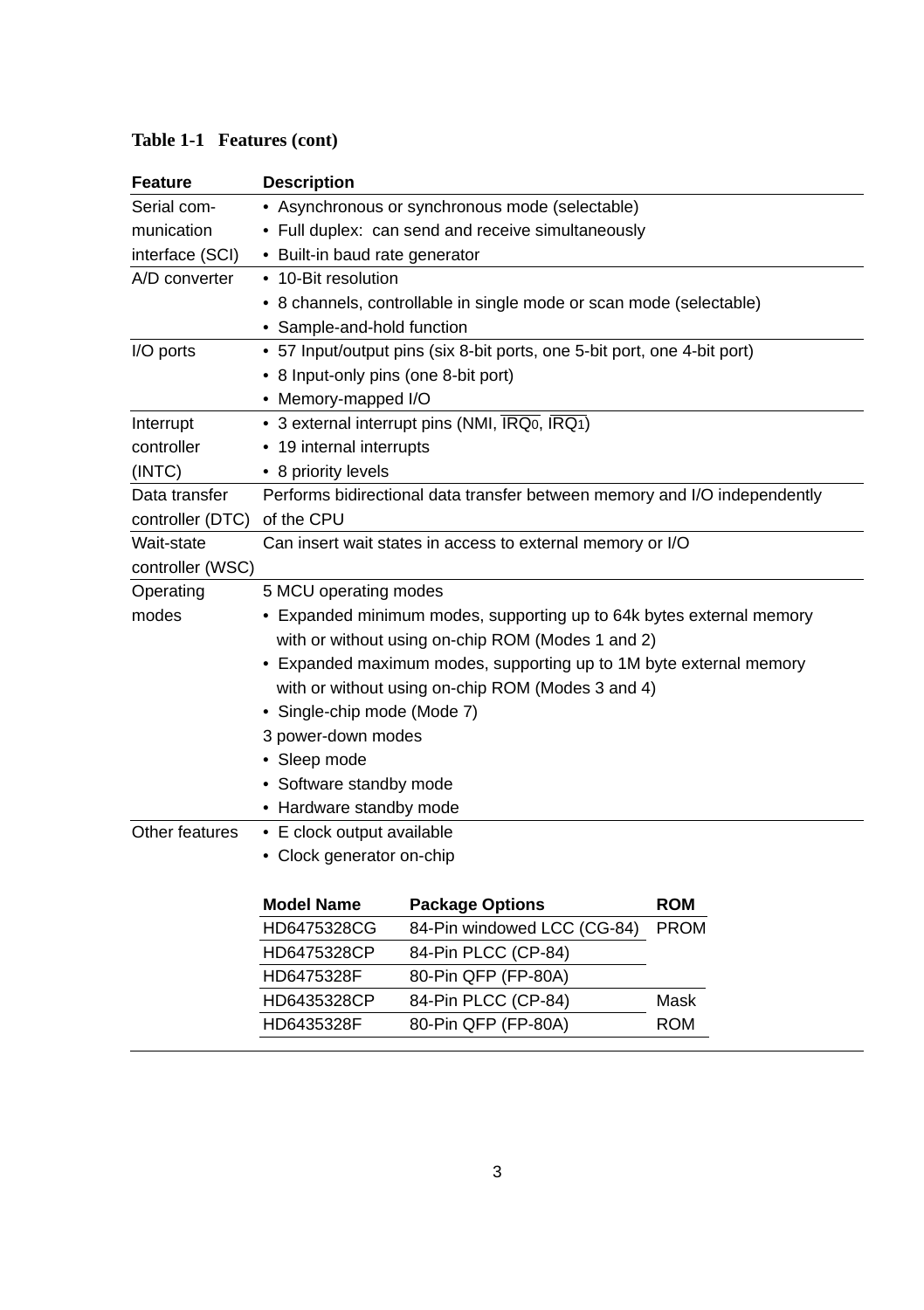### **1.2 Block Diagram**



Figure 1-1 shows a block diagram of the H8/532 chip.

**Figure 1-1 Block Diagram**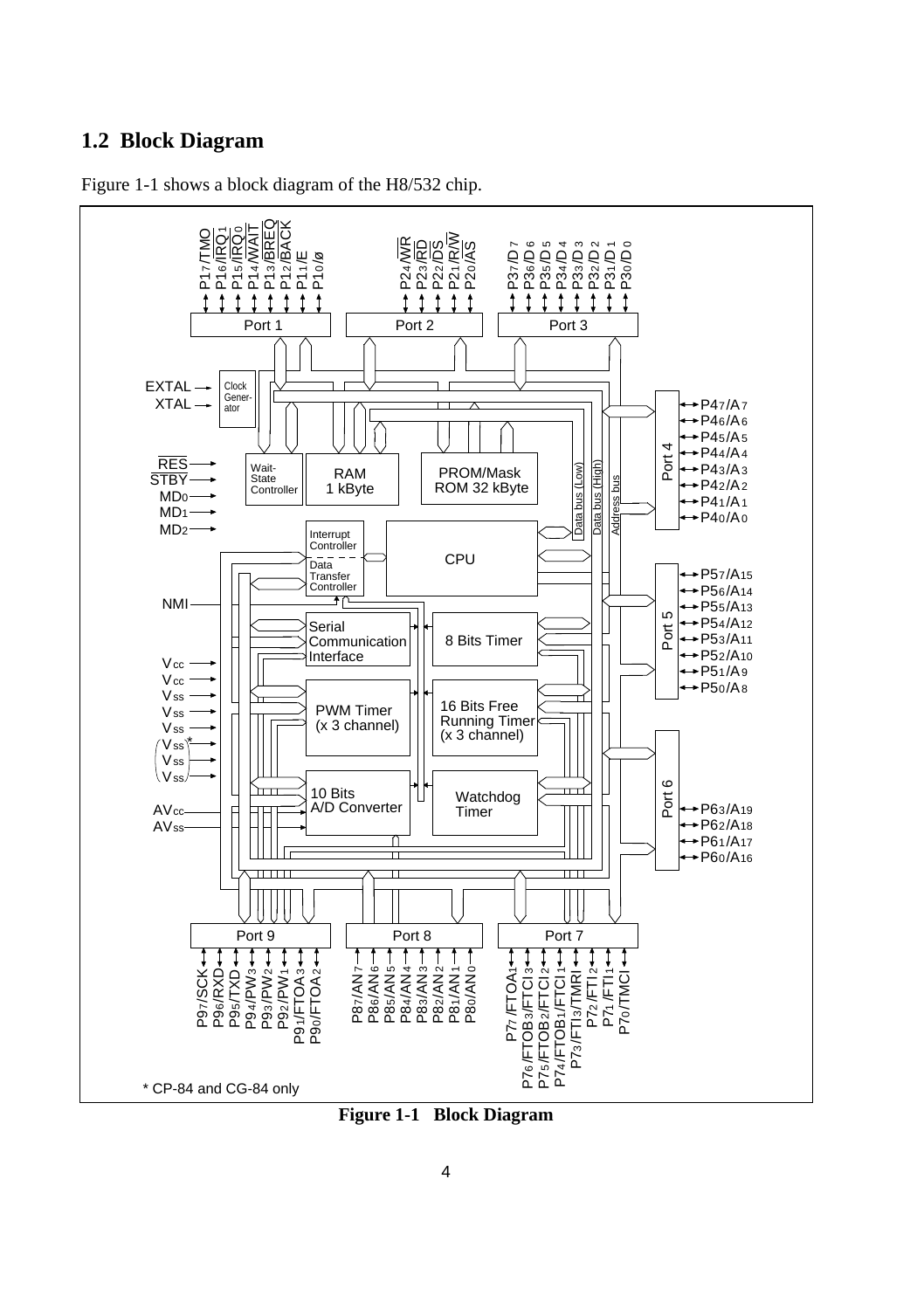# **1.3 Pin Arrangements and Functions**

# **1.3.1 Pin Arrangement**

Figure 1-2 shows the pin arrangement of the CP-84 package. Figure 1-3 shows the pin arrangement of the CG-84 package. Figure 1-4 shows the pin arrangement of the FP-80A package.



**Figure 1-2 Pin Arrangement (CP-84, Top View)**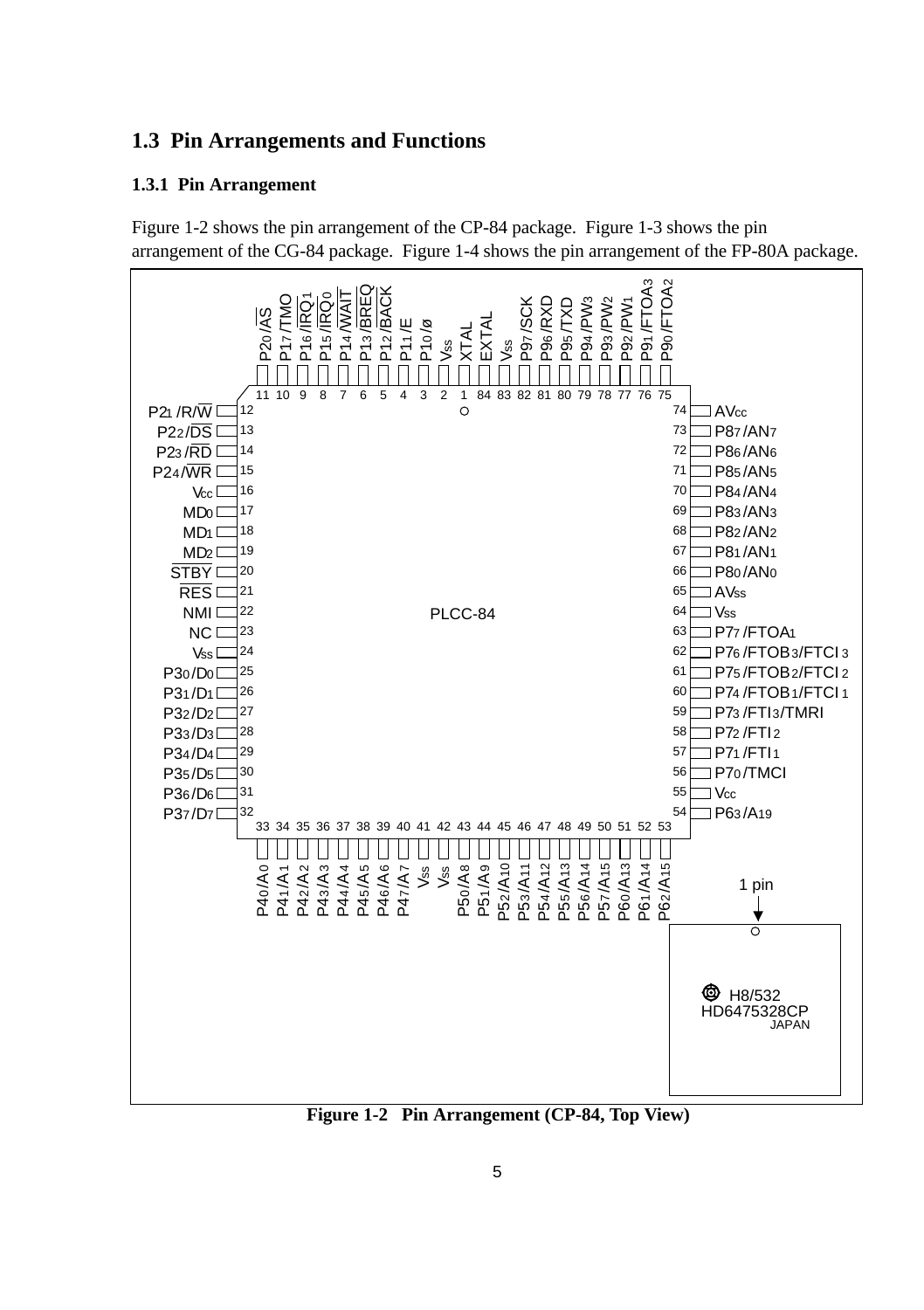

**Figure 1-3 Pin Arrangement (CG-84, Top View)**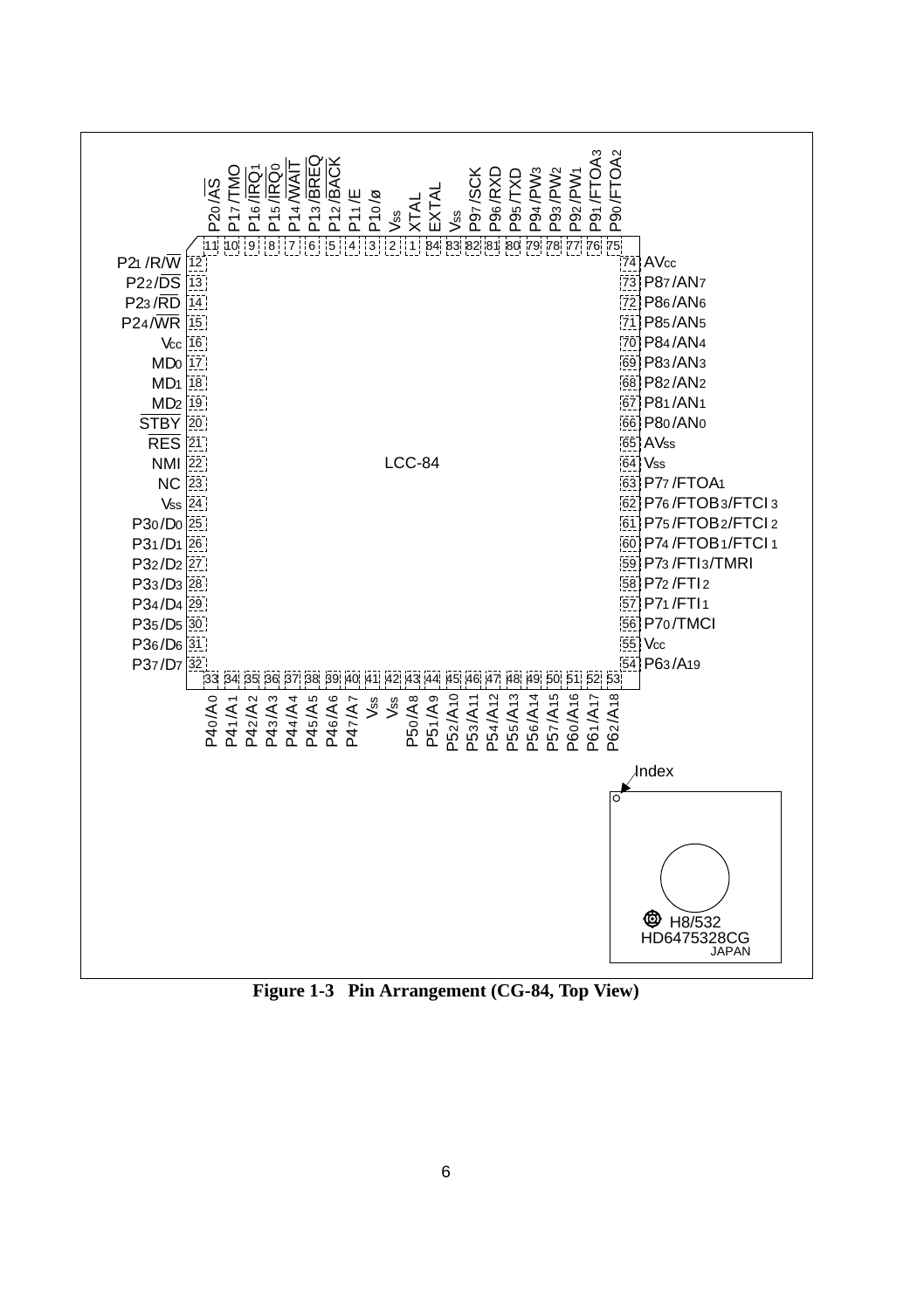

**Figure 1-4 Pin Arrangement (FP-80A, Top View)**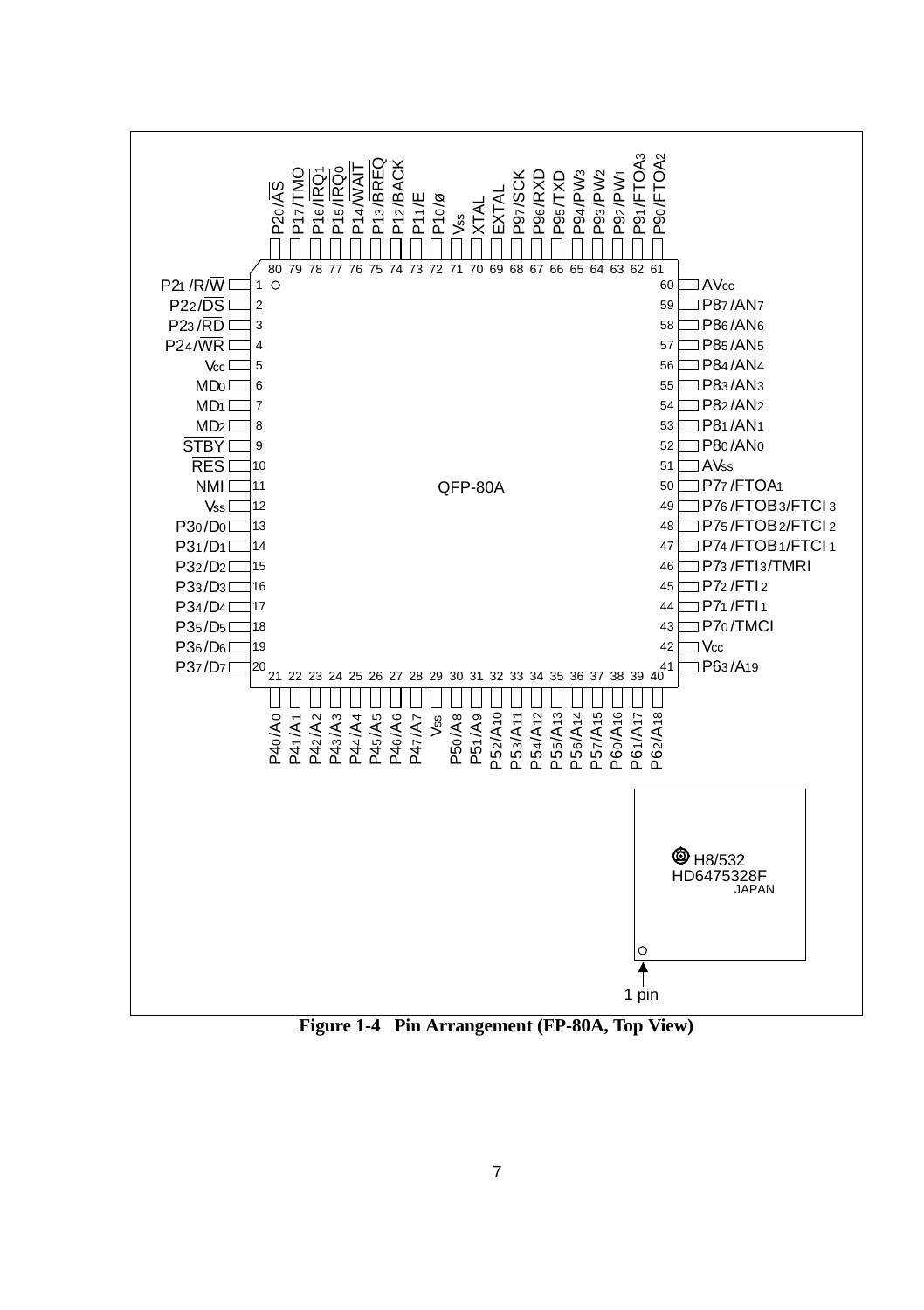#### **1.3.2 Pin Functions**

**Pin Arrangements in Each Operating Mode:** Table 1-2 lists the arrangements of the pins of the CP-84 and CG-84 packages in each operating mode. Table 1-3 lists the arrangements for the FP-80A package.

|                  |                             |                          | <b>Pin Name</b>         |                             |                         |                |
|------------------|-----------------------------|--------------------------|-------------------------|-----------------------------|-------------------------|----------------|
|                  | <b>Expanded Minimum</b>     |                          | <b>Expanded Maximum</b> |                             | Single-Chip             | <b>PROM</b>    |
| <b>Pin</b>       | <b>Modes</b>                |                          | <b>Modes</b>            |                             | <b>Mode</b>             | <b>Mode</b>    |
| No.              | Mode 1                      | Mode 2                   | Mode 3                  | Mode 4                      | Mode 7                  |                |
| 1                | <b>XTAL</b>                 | <b>XTAL</b>              | <b>XTAL</b>             | <b>XTAL</b>                 | <b>XTAL</b>             | NC             |
| $\overline{c}$   | Vss                         | Vss                      | <b>Vss</b>              | <b>Vss</b>                  | Vss                     | Vss            |
| 3                | $P10/\sigma$                | $P10/\varnothing$        | $P10/\varnothing$       | $P10/\varnothing$           | $P10/\alpha$            | NC.            |
| 4                | P11/E                       | P11/E                    | P11/E                   | P11/E                       | P11/E                   | NC             |
| 5                | P12 / BACK                  | P12 / BACK               | P12 / BACK              | P12 / BACK                  | P <sub>12</sub>         | NC             |
| 6                | P13 / BREQ                  | P13 / BREQ               | P13 / BREQ              | P13 / BREQ                  | P <sub>13</sub>         | <b>NC</b>      |
| 7                | P14 / WAIT                  | P <sub>14</sub> / WAIT   | P14 / WAIT              | $P14 / \overline{WAIT}$     | P <sub>14</sub>         | NC             |
| 8                | P15 / IRQ <sub>0</sub>      | $P15 / \overline{IRQ0}$  | P15 / IRQ <sub>0</sub>  | $P15 / \overline{IRQ0}$     | $P15 / \overline{IRQ0}$ | N <sub>C</sub> |
| $\boldsymbol{9}$ | $P16 / \overline{IRQ1}$     | $P16 / \overline{IRQ1}$  | P16 / IRQ1              | $P16 / \overline{IRQ1}$     | P16 / IRQ1              | NC             |
| 10               | P17/TMO                     | P17 / TMO                | P17/TMO                 | P17/TMO                     | P17 / TMO               | NC             |
| 11               | $\overline{\mathsf{AS}}$    | $\overline{\mathsf{AS}}$ | $\overline{AS}$         | $\overline{\mathsf{AS}}$    | P20                     | NC             |
| 12               | $R/\overline{W}$            | $R/\overline{W}$         | $R/\overline{W}$        | $R/\overline{W}$            | P <sub>21</sub>         | NC             |
| 13               | $\overline{DS}$             | $\overline{\text{DS}}$   | $\overline{\text{DS}}$  | $\overline{\text{DS}}$      | P <sub>22</sub>         | NC             |
| 14               | <b>RD</b>                   | $\overline{RD}$          | RD                      | $\overline{RD}$             | P <sub>23</sub>         | NC             |
| 15               | <b>WR</b>                   | <b>WR</b>                | <b>WR</b>               | <b>WR</b>                   | P <sub>24</sub>         | NC             |
| 16               | <b>Vcc</b>                  | <b>Vcc</b>               | <b>Vcc</b>              | <b>Vcc</b>                  | <b>Vcc</b>              | <b>Vcc</b>     |
| 17               | M <sub>D</sub> <sub>0</sub> | MD <sub>0</sub>          | MD <sub>0</sub>         | M <sub>D</sub> <sub>0</sub> | MD <sub>0</sub>         | <b>Vss</b>     |
| 18               | MD <sub>1</sub>             | MD <sub>1</sub>          | MD <sub>1</sub>         | MD <sub>1</sub>             | MD <sub>1</sub>         | <b>Vss</b>     |

#### **Table 1-2 Pin Arrangements in Each Operating Mode (CP-84, CG-84)**

**Notes:** 1. For the PROM mode, see section 17, "ROM."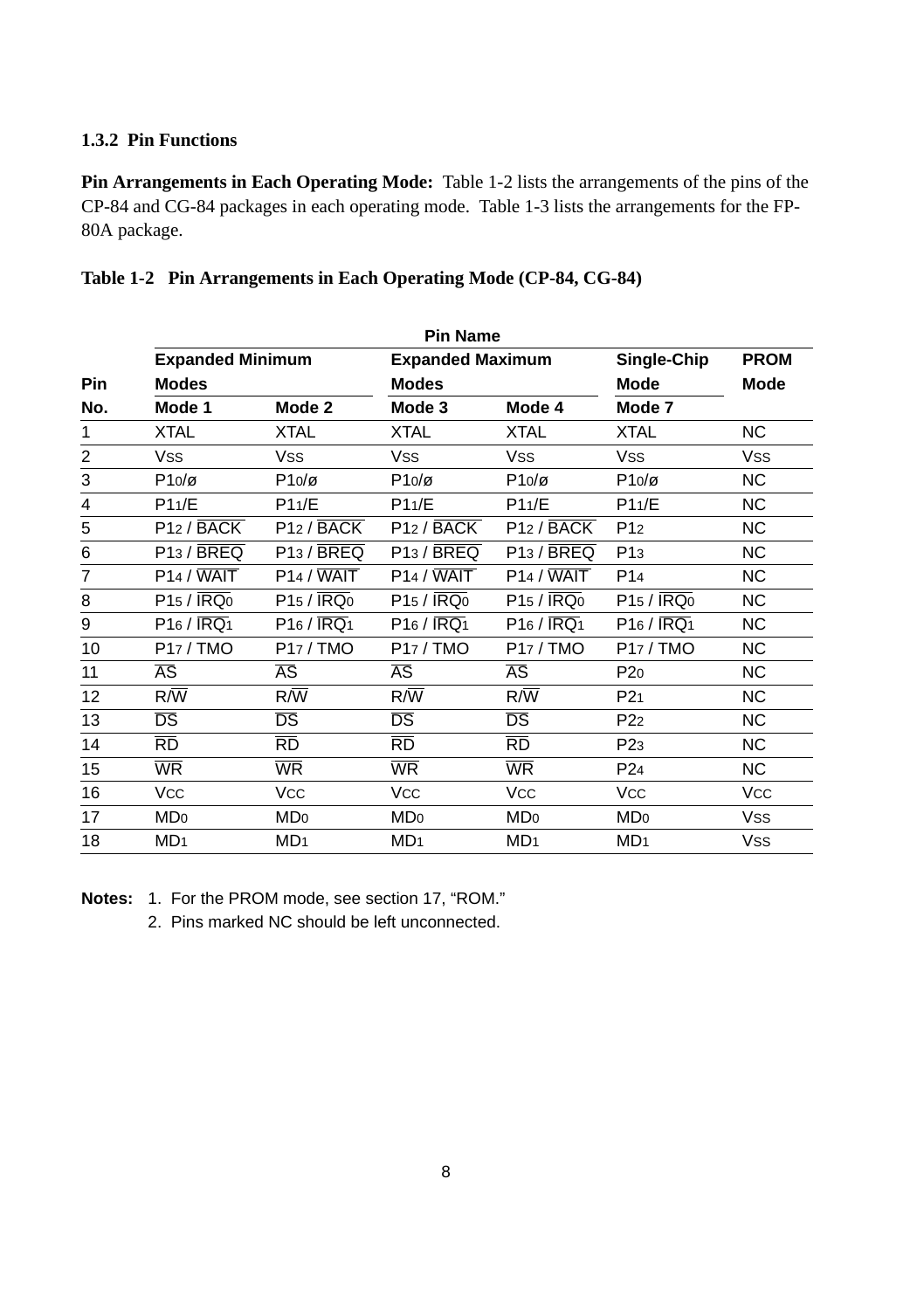|     | <b>Pin Name</b>         |                 |                         |                 |                 |                       |  |  |
|-----|-------------------------|-----------------|-------------------------|-----------------|-----------------|-----------------------|--|--|
|     | <b>Expanded Minimum</b> |                 | <b>Expanded Maximum</b> |                 | Single-Chip     | <b>PROM</b>           |  |  |
| Pin | <b>Modes</b>            |                 | <b>Modes</b>            |                 | <b>Mode</b>     |                       |  |  |
| No. | Mode 1                  | Mode 2          | Mode 3                  | Mode 4          | Mode 7          |                       |  |  |
| 19  | MD <sub>2</sub>         | MD <sub>2</sub> | MD <sub>2</sub>         | MD <sub>2</sub> | MD <sub>2</sub> | <b>Vss</b>            |  |  |
| 20  | <b>STBY</b>             | <b>STBY</b>     | <b>STBY</b>             | <b>STBY</b>     | <b>STBY</b>     | <b>Vss</b>            |  |  |
| 21  | <b>RES</b>              | <b>RES</b>      | <b>RES</b>              | <b>RES</b>      | <b>RES</b>      | <b>V<sub>PP</sub></b> |  |  |
| 22  | <b>NMI</b>              | <b>NMI</b>      | <b>NMI</b>              | <b>NMI</b>      | <b>NMI</b>      | A <sub>9</sub>        |  |  |
| 23  | <b>NC</b>               | <b>NC</b>       | <b>NC</b>               | <b>NC</b>       | <b>NC</b>       | <b>NC</b>             |  |  |
| 24  | <b>Vss</b>              | <b>Vss</b>      | <b>Vss</b>              | <b>Vss</b>      | <b>Vss</b>      | Vss                   |  |  |
| 25  | D <sub>0</sub>          | D <sub>0</sub>  | D <sub>0</sub>          | D <sub>0</sub>  | P <sub>30</sub> | O <sub>0</sub>        |  |  |
| 26  | D <sub>1</sub>          | D <sub>1</sub>  | D <sub>1</sub>          | D <sub>1</sub>  | P <sub>31</sub> | O <sub>1</sub>        |  |  |
| 27  | D <sub>2</sub>          | D <sub>2</sub>  | D <sub>2</sub>          | D <sub>2</sub>  | P32             | O <sub>2</sub>        |  |  |
| 28  | D <sub>3</sub>          | D <sub>3</sub>  | D <sub>3</sub>          | D <sub>3</sub>  | P <sub>33</sub> | O <sub>3</sub>        |  |  |
| 29  | D <sub>4</sub>          | D <sub>4</sub>  | D <sub>4</sub>          | D <sub>4</sub>  | P34             | O <sub>4</sub>        |  |  |
| 30  | D <sub>5</sub>          | D <sub>5</sub>  | D <sub>5</sub>          | D <sub>5</sub>  | P <sub>35</sub> | O <sub>5</sub>        |  |  |
| 31  | D <sub>6</sub>          | D <sub>6</sub>  | D <sub>6</sub>          | D <sub>6</sub>  | P <sub>36</sub> | O <sub>6</sub>        |  |  |
| 32  | D <sub>7</sub>          | D <sub>7</sub>  | D <sub>7</sub>          | D <sub>7</sub>  | P37             | O <sub>7</sub>        |  |  |
| 33  | A <sub>0</sub>          | A <sub>0</sub>  | A <sub>0</sub>          | A <sub>0</sub>  | P40             | A <sub>0</sub>        |  |  |
| 34  | A <sub>1</sub>          | A <sub>1</sub>  | A <sub>1</sub>          | A <sub>1</sub>  | P4 <sub>1</sub> | A <sub>1</sub>        |  |  |
| 35  | A <sub>2</sub>          | A <sub>2</sub>  | A <sub>2</sub>          | A <sub>2</sub>  | P4 <sub>2</sub> | A <sub>2</sub>        |  |  |
| 36  | A <sub>3</sub>          | A <sub>3</sub>  | A <sub>3</sub>          | A <sub>3</sub>  | P43             | A <sub>3</sub>        |  |  |
| 37  | A <sub>4</sub>          | A <sub>4</sub>  | A <sub>4</sub>          | A4              | P44             | A <sub>4</sub>        |  |  |
| 38  | A <sub>5</sub>          | A <sub>5</sub>  | A <sub>5</sub>          | A <sub>5</sub>  | P45             | A <sub>5</sub>        |  |  |
| 39  | A <sub>6</sub>          | A <sub>6</sub>  | A <sub>6</sub>          | A <sub>6</sub>  | P46             | A <sub>6</sub>        |  |  |
| 40  | A7                      | A7              | A7                      | A7              | P47             | A7                    |  |  |
| 41  | <b>Vss</b>              | <b>Vss</b>      | <b>Vss</b>              | <b>Vss</b>      | <b>Vss</b>      | <b>Vss</b>            |  |  |

#### **Table 1-2 Pin Arrangements in Each Operating Mode (CP-84, CG-84) (cont)**

**Notes:** 1. For the PROM mode, see section 17, "ROM."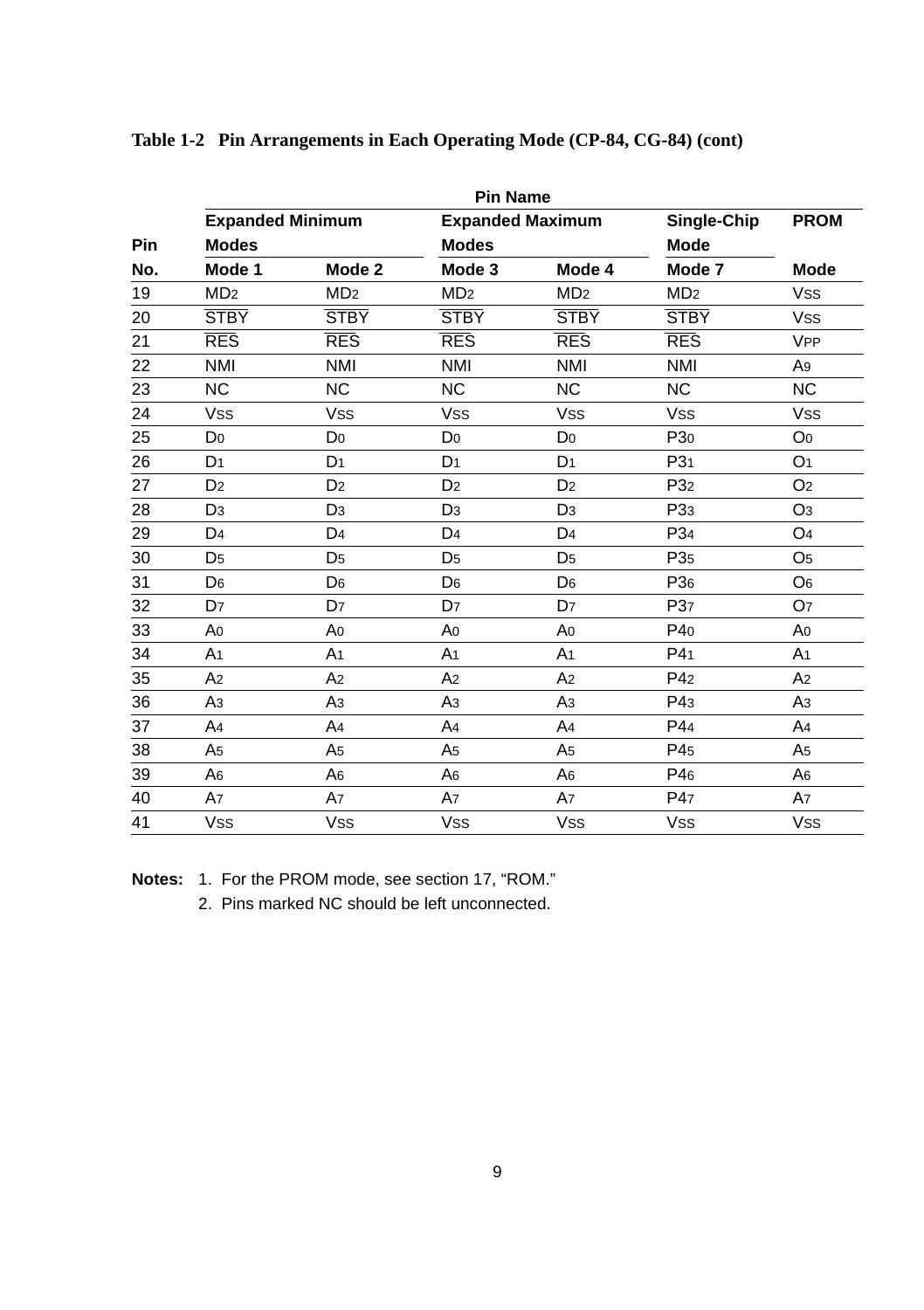|     | <b>Expanded Minimum</b> |                                   | <b>Expanded Maximum</b>                     |                                           | Single-Chip       | <b>PROM</b>     |  |
|-----|-------------------------|-----------------------------------|---------------------------------------------|-------------------------------------------|-------------------|-----------------|--|
| Pin | <b>Modes</b>            |                                   | <b>Modes</b>                                |                                           | <b>Mode</b>       |                 |  |
| No. | Mode 1                  | Mode 2                            | Mode 3                                      | Mode 4                                    | Mode 7            | <b>Mode</b>     |  |
| 42  | <b>Vss</b>              | <b>Vss</b>                        | <b>Vss</b>                                  | <b>Vss</b>                                | <b>Vss</b>        | <b>Vss</b>      |  |
| 43  | A <sub>8</sub>          | P50 / A8                          | A <sub>8</sub>                              | P50 / A8                                  | P <sub>50</sub>   | A <sub>8</sub>  |  |
| 44  | A9                      | P51 / A9                          | A9                                          | P51 / A9                                  | P <sub>51</sub>   | <b>OE</b>       |  |
| 45  | A <sub>10</sub>         | P52 / A10                         | A10                                         | P52 / A10                                 | P <sub>52</sub>   | A <sub>10</sub> |  |
| 46  | A <sub>11</sub>         | P53 / A11                         | A <sub>11</sub>                             | P53 / A <sub>11</sub>                     | P <sub>53</sub>   | A <sub>11</sub> |  |
| 47  | A <sub>12</sub>         | P54 / A <sub>12</sub>             | A <sub>12</sub>                             | P54 / A <sub>12</sub>                     | P <sub>54</sub>   | A <sub>12</sub> |  |
| 48  | A <sub>13</sub>         | P <sub>55</sub> / A <sub>13</sub> | A <sub>13</sub>                             | P <sub>55</sub> / A <sub>13</sub>         | P <sub>55</sub>   | A <sub>13</sub> |  |
| 49  | A <sub>14</sub>         | P56 / A <sub>14</sub>             | A <sub>14</sub>                             | P56 / A <sub>14</sub>                     | P <sub>56</sub>   | A <sub>14</sub> |  |
| 50  | A <sub>15</sub>         | P57 / A <sub>15</sub>             | A <sub>15</sub>                             | P57 / A <sub>15</sub>                     | P <sub>57</sub>   | CE              |  |
| 51  | P60                     | P <sub>60</sub>                   | A <sub>16</sub>                             | P60 / A <sub>16</sub>                     | P60               | <b>Vcc</b>      |  |
| 52  | P61                     | P61                               | A <sub>17</sub>                             | P61 / A17                                 | P61               | <b>Vcc</b>      |  |
| 53  | P <sub>62</sub>         | P <sub>62</sub>                   | A <sub>18</sub>                             | P62 / A18                                 | P <sub>62</sub>   | <b>NC</b>       |  |
| 54  | P63                     | P63                               | A <sub>19</sub>                             | P63 / A19                                 | P63               | <b>NC</b>       |  |
| 55  | <b>Vcc</b>              | <b>Vcc</b>                        | <b>Vcc</b>                                  | <b>Vcc</b>                                | <b>Vcc</b>        | <b>Vcc</b>      |  |
| 56  | P70 / TMCI              | P70 / TMCI                        | P70 / TMCI                                  | P70 / TMCI                                | P70 / TMCI        | <b>NC</b>       |  |
| 57  | P71 / FTI1              | P71 / FTI1                        | P71/FTI1                                    | P71 / FTI1                                | P71 / FTI1        | <b>NC</b>       |  |
| 58  | P72 / FTI2              | P72 / FTI2                        | P72 / FTI2                                  | P72 / FTI2                                | P72 / FTI2        | <b>NC</b>       |  |
| 59  | P73 / FTI3 /            | P73 / FTI3 /                      | P73 / FTI3 /                                | P73 / FTI3 /                              | P73 / FTI3 /      | <b>NC</b>       |  |
|     | <b>TMRI</b>             | <b>TMRI</b>                       | <b>TMRI</b>                                 | <b>TMRI</b>                               | <b>TMRI</b>       |                 |  |
| 60  | P74/FTOB1/              |                                   | P74/FTOB1/ P74/FTOB1/ P74/FTOB1/ P74/FTOB1/ |                                           |                   | <b>NC</b>       |  |
|     | FTC <sub>1</sub>        | FTCI <sub>1</sub>                 | FTCI <sub>1</sub>                           | FTCI <sub>1</sub>                         | FTCI <sub>1</sub> |                 |  |
| 61  | P75 / FTOB2 /           | P75 / FTOB2 /                     |                                             | P75 / FTOB2 / P75 / FTOB2 / P75 / FTOB2 / |                   | <b>NC</b>       |  |
|     | FTC <sub>12</sub>       | FTC <sub>l2</sub>                 | FTC <sub>12</sub>                           | FTC <sub>l2</sub>                         | FTC <sub>12</sub> |                 |  |

#### **Table 1-2 Pin Arrangements in Each Operating Mode (CP-84, CG-84) (cont)**

**Notes:** 1. For the PROM mode, see section 17, "ROM."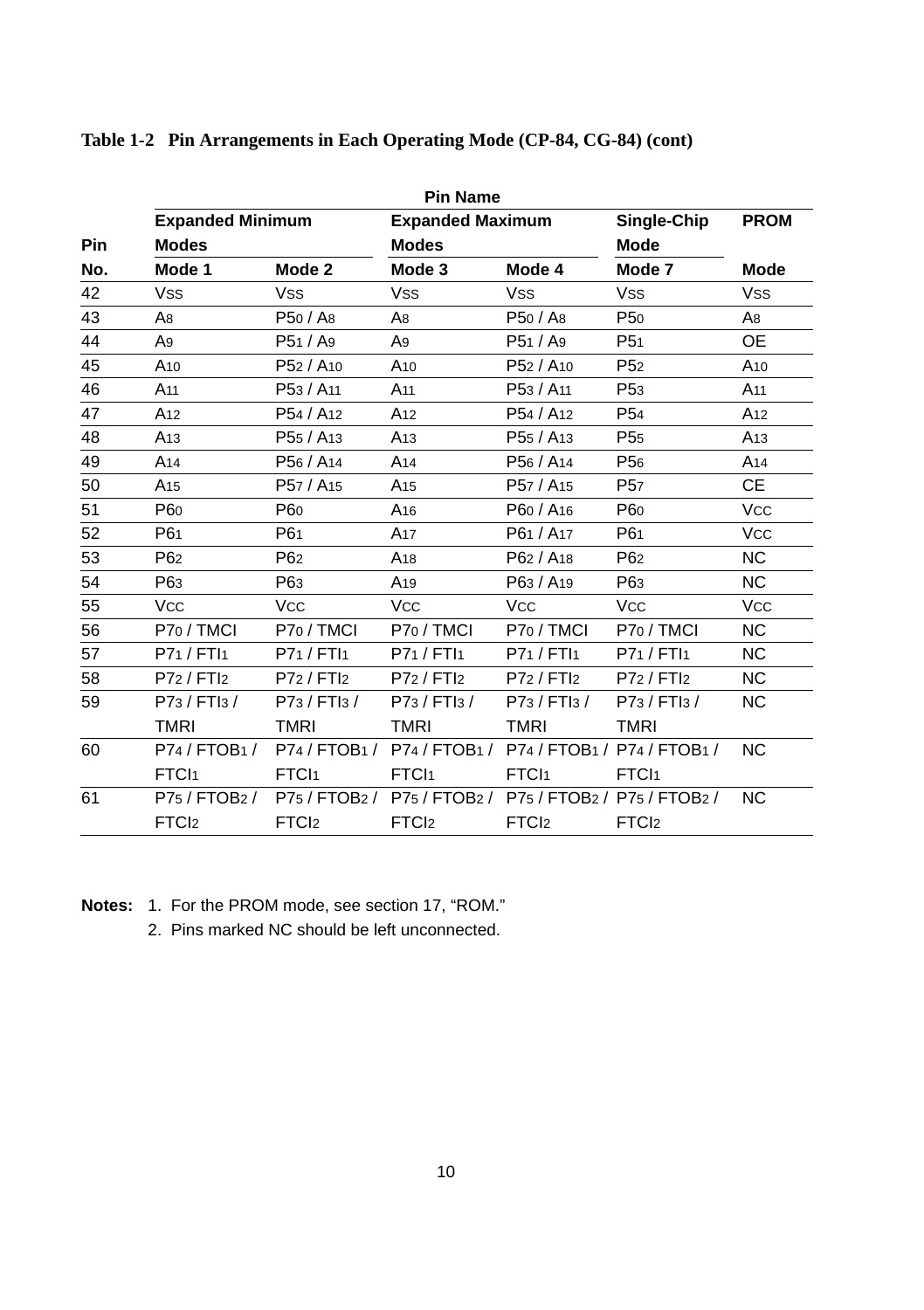|     |                         |                       | <b>Pin Name</b>                           |                                   |                                  |                |
|-----|-------------------------|-----------------------|-------------------------------------------|-----------------------------------|----------------------------------|----------------|
|     | <b>Expanded Minimum</b> |                       | <b>Expanded Maximum</b>                   |                                   | Single-Chip                      | <b>PROM</b>    |
| Pin | <b>Modes</b>            |                       | <b>Modes</b>                              |                                   | <b>Mode</b>                      |                |
| No. | Mode 1                  | Mode 2                | Mode 3                                    | Mode 4                            | Mode 7                           | Mode           |
| 62  | P76 / FTOB3 /           | P76 / FTOB3 /         | P76 / FTOB3 / P76 / FTOB3 / P76 / FTOB3 / |                                   |                                  | <b>NC</b>      |
|     | FTC <sub>l3</sub>       | FTC <sub>13</sub>     | FTC <sub>13</sub>                         | FTC <sub>l3</sub>                 | FTC <sub>l3</sub>                |                |
| 63  | P77 / FTOA1             | P77 / FTOA1           | P77 / FTOA1                               | P77 / FTOA1                       | P77 / FTOA1                      | <b>NC</b>      |
| 64  | <b>Vss</b>              | <b>Vss</b>            | <b>Vss</b>                                | <b>Vss</b>                        | <b>Vss</b>                       | <b>Vss</b>     |
| 65  | <b>AVss</b>             | <b>AVss</b>           | <b>AVSS</b>                               | <b>AVSS</b>                       | <b>AVss</b>                      | <b>Vss</b>     |
| 66  | P80 / AN <sub>0</sub>   | P80 / AN <sub>0</sub> | P80 / AN <sub>0</sub>                     | P <sub>80</sub> / AN <sub>0</sub> | P80 / AN <sub>0</sub>            | <b>NC</b>      |
| 67  | P81 / AN <sub>1</sub>   | P81 / AN <sub>1</sub> | P81 / AN <sub>1</sub>                     | P81 / AN <sub>1</sub>             | P81 / AN <sub>1</sub>            | N <sub>C</sub> |
| 68  | P82 / AN <sub>2</sub>   | P82 / AN <sub>2</sub> | P82 / AN <sub>2</sub>                     | P82 / AN <sub>2</sub>             | P82 / AN <sub>2</sub>            | <b>NC</b>      |
| 69  | P83 / AN <sub>3</sub>   | P83 / AN <sub>3</sub> | P83 / AN <sub>3</sub>                     | P83 / AN <sub>3</sub>             | P83 / AN <sub>3</sub>            | <b>NC</b>      |
| 70  | P84 / AN4               | P84 / AN4             | P84 / AN4                                 | P84 / AN4                         | P84 / AN4                        | <b>NC</b>      |
| 71  | P85 / AN5               | P85 / AN5             | P85 / AN5                                 | P85 / AN <sub>5</sub>             | P85 / AN5                        | <b>NC</b>      |
| 72  | P86 / AN <sub>6</sub>   | P86 / AN <sub>6</sub> | P86 / AN <sub>6</sub>                     | P86 / AN <sub>6</sub>             | P86 / AN <sub>6</sub>            | <b>NC</b>      |
| 73  | P87 / AN7               | P87 / AN7             | P87 / AN7                                 | P87 / AN7                         | P87 / AN7                        | <b>NC</b>      |
| 74  | <b>AVcc</b>             | <b>AVcc</b>           | <b>AVcc</b>                               | <b>AVCC</b>                       | <b>AVcc</b>                      | <b>Vcc</b>     |
| 75  | P90 / FTOA2             | P90 / FTOA2           | P90 / FTOA2                               | P90 / FTOA2                       | P90 / FTOA2                      | <b>NC</b>      |
| 76  | P91 / FTOA3             | P91 / FTOA3           | P91 / FTOA3                               | P91 / FTOA3                       | P91 / FTOA3                      | <b>NC</b>      |
| 77  | P92 / PW1               | P92 / PW1             | P92 / PW1                                 | P92 / PW1                         | P92 / PW1                        | <b>NC</b>      |
| 78  | P93 / PW <sub>2</sub>   | P93 / PW2             | P93 / PW <sub>2</sub>                     | P93 / PW <sub>2</sub>             | P93 / PW2                        | <b>NC</b>      |
| 79  | P94 / PW3               | P94 / PW3             | P94 / PW <sub>3</sub>                     | P94 / PW <sub>3</sub>             | P94 / PW <sub>3</sub>            | <b>NC</b>      |
| 80  | P95 / TXD               | P95/TXD               | P95/TXD                                   | P95/TXD                           | P95/TXD                          | <b>NC</b>      |
| 81  | P96 / RXD               | P96/RXD               | P96/RXD                                   | P96/RXD                           | P <sub>96</sub> /R <sub>XD</sub> | <b>NC</b>      |
| 82  | P97 / SCK               | <b>P97/ SCK</b>       | <b>P97/ SCK</b>                           | P97/SCK                           | P97/SCK                          | <b>NC</b>      |
| 83  | <b>Vss</b>              | <b>Vss</b>            | <b>Vss</b>                                | Vss                               | Vss                              | <b>Vss</b>     |
| 84  | <b>EXTAL</b>            | <b>EXTAL</b>          | <b>EXTAL</b>                              | <b>EXTAL</b>                      | <b>EXTAL</b>                     | <b>NC</b>      |

#### **Table 1-2 Pin Arrangements in Each Operating Mode (CP-84, CG-84) (cont)**

**Notes:** 1. For the PROM mode, see section 17, "ROM."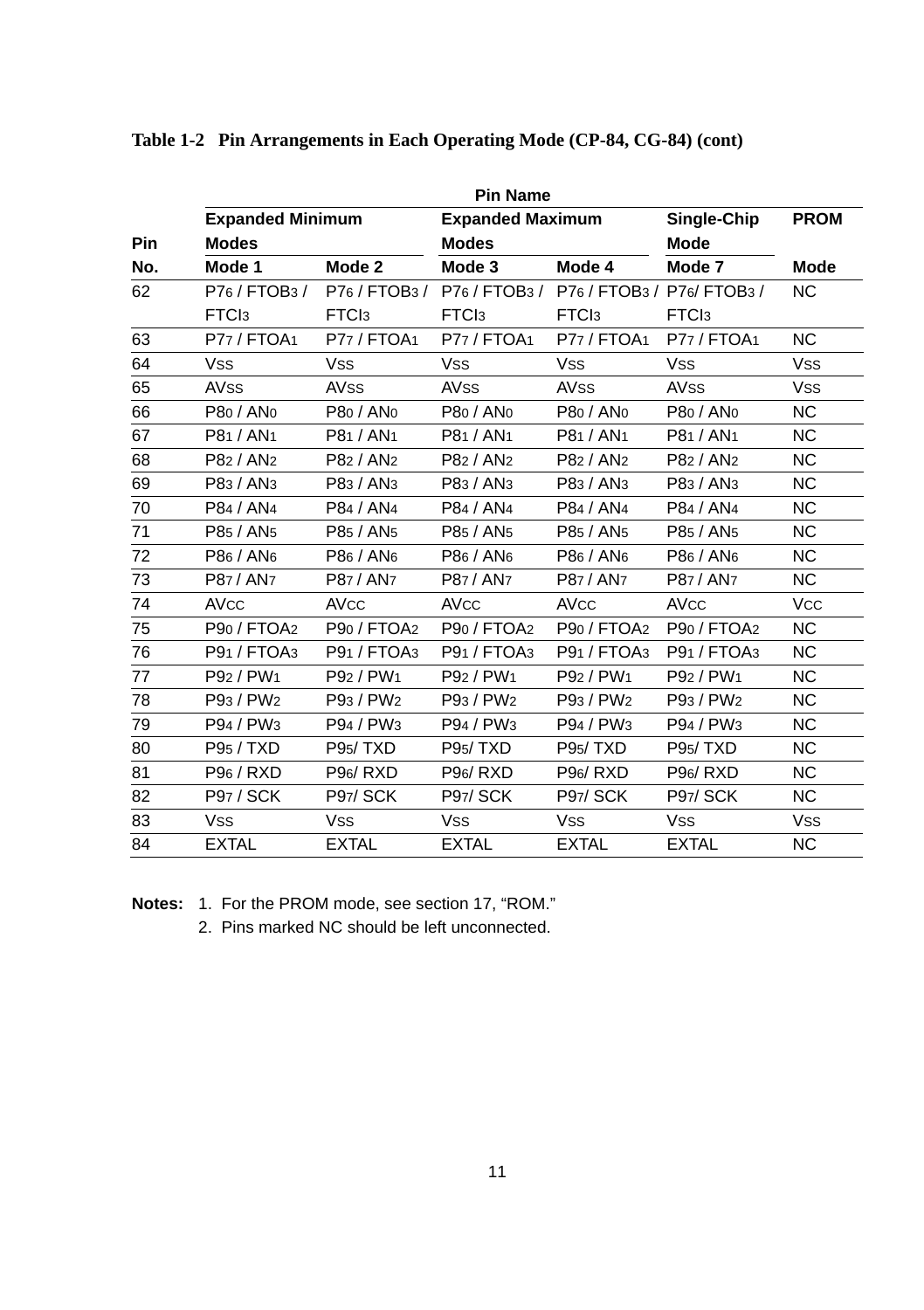|                |                             |                             | <b>Pin Name</b>             |                             |                 |                       |
|----------------|-----------------------------|-----------------------------|-----------------------------|-----------------------------|-----------------|-----------------------|
|                | <b>Expanded Minimum</b>     |                             | <b>Expanded Maximum</b>     |                             | Single-Chip     | <b>PROM</b>           |
| Pin            | <b>Modes</b>                |                             | <b>Modes</b>                |                             | <b>Mode</b>     |                       |
| No.            | Mode 1                      | Mode 2                      | Mode 3                      | Mode 4                      | Mode 7          | <b>Mode</b>           |
| 1              | $R/\sqrt{W}$                | $R/\overline{W}$            | $R/\overline{W}$            | $R/\overline{W}$            | P21             | <b>NC</b>             |
| $\overline{c}$ | $\overline{\text{DS}}$      | $\overline{\text{DS}}$      | $\overline{DS}$             | $\overline{\text{DS}}$      | P <sub>22</sub> | <b>NC</b>             |
| 3              | $\overline{RD}$             | $\overline{RD}$             | $\overline{RD}$             | $\overline{\text{RD}}$      | P <sub>23</sub> | NC                    |
| 4              | <b>WR</b>                   | <b>WR</b>                   | <b>WR</b>                   | <b>WR</b>                   | P <sub>24</sub> | NC                    |
| 5              | Vcc                         | <b>Vcc</b>                  | <b>Vcc</b>                  | <b>Vcc</b>                  | <b>Vcc</b>      | <b>Vcc</b>            |
| $\,6$          | M <sub>D</sub> <sub>0</sub> | M <sub>D</sub> <sub>0</sub> | M <sub>D</sub> <sub>0</sub> | M <sub>D</sub> <sub>0</sub> | <b>MDo</b>      | <b>Vss</b>            |
| 7              | MD <sub>1</sub>             | MD <sub>1</sub>             | MD <sub>1</sub>             | MD <sub>1</sub>             | MD <sub>1</sub> | <b>Vss</b>            |
| 8              | MD <sub>2</sub>             | MD <sub>2</sub>             | MD <sub>2</sub>             | MD <sub>2</sub>             | MD <sub>2</sub> | <b>Vss</b>            |
| 9              | <b>STBY</b>                 | <b>STBY</b>                 | <b>STBY</b>                 | <b>STBY</b>                 | <b>STBY</b>     | <b>Vss</b>            |
| 10             | <b>RES</b>                  | <b>RES</b>                  | <b>RES</b>                  | <b>RES</b>                  | <b>RES</b>      | <b>V<sub>PP</sub></b> |
| 11             | <b>NMI</b>                  | <b>NMI</b>                  | <b>NMI</b>                  | <b>NMI</b>                  | <b>NMI</b>      | A <sub>9</sub>        |
| 12             | <b>Vss</b>                  | <b>Vss</b>                  | <b>Vss</b>                  | <b>Vss</b>                  | <b>Vss</b>      | <b>Vss</b>            |
| 13             | D <sub>0</sub>              | D <sub>0</sub>              | D <sub>0</sub>              | D <sub>0</sub>              | P <sub>30</sub> | O <sub>0</sub>        |
| 14             | D <sub>1</sub>              | D <sub>1</sub>              | D <sub>1</sub>              | D <sub>1</sub>              | P3 <sub>1</sub> | O <sub>1</sub>        |
| 15             | D <sub>2</sub>              | D <sub>2</sub>              | D <sub>2</sub>              | D <sub>2</sub>              | P <sub>32</sub> | O <sub>2</sub>        |
| 16             | D <sub>3</sub>              | D <sub>3</sub>              | D <sub>3</sub>              | D <sub>3</sub>              | P <sub>33</sub> | O <sub>3</sub>        |
| 17             | D <sub>4</sub>              | D <sub>4</sub>              | D <sub>4</sub>              | D <sub>4</sub>              | P34             | O <sub>4</sub>        |
| 18             | D <sub>5</sub>              | D <sub>5</sub>              | D <sub>5</sub>              | D <sub>5</sub>              | P <sub>35</sub> | O <sub>5</sub>        |
| 19             | D <sub>6</sub>              | D <sub>6</sub>              | D <sub>6</sub>              | D <sub>6</sub>              | P <sub>36</sub> | O <sub>6</sub>        |
| 20             | D <sub>7</sub>              | D <sub>7</sub>              | D <sub>7</sub>              | D7                          | P <sub>37</sub> | O7                    |
| 21             | A0                          | A <sub>0</sub>              | A0                          | A0                          | P40             | A <sub>0</sub>        |

#### **Table 1-3 Pin Arrangements in Each Operating Mode (FP-80A)**

**Notes:** 1. For the PROM mode, see section 17, "ROM."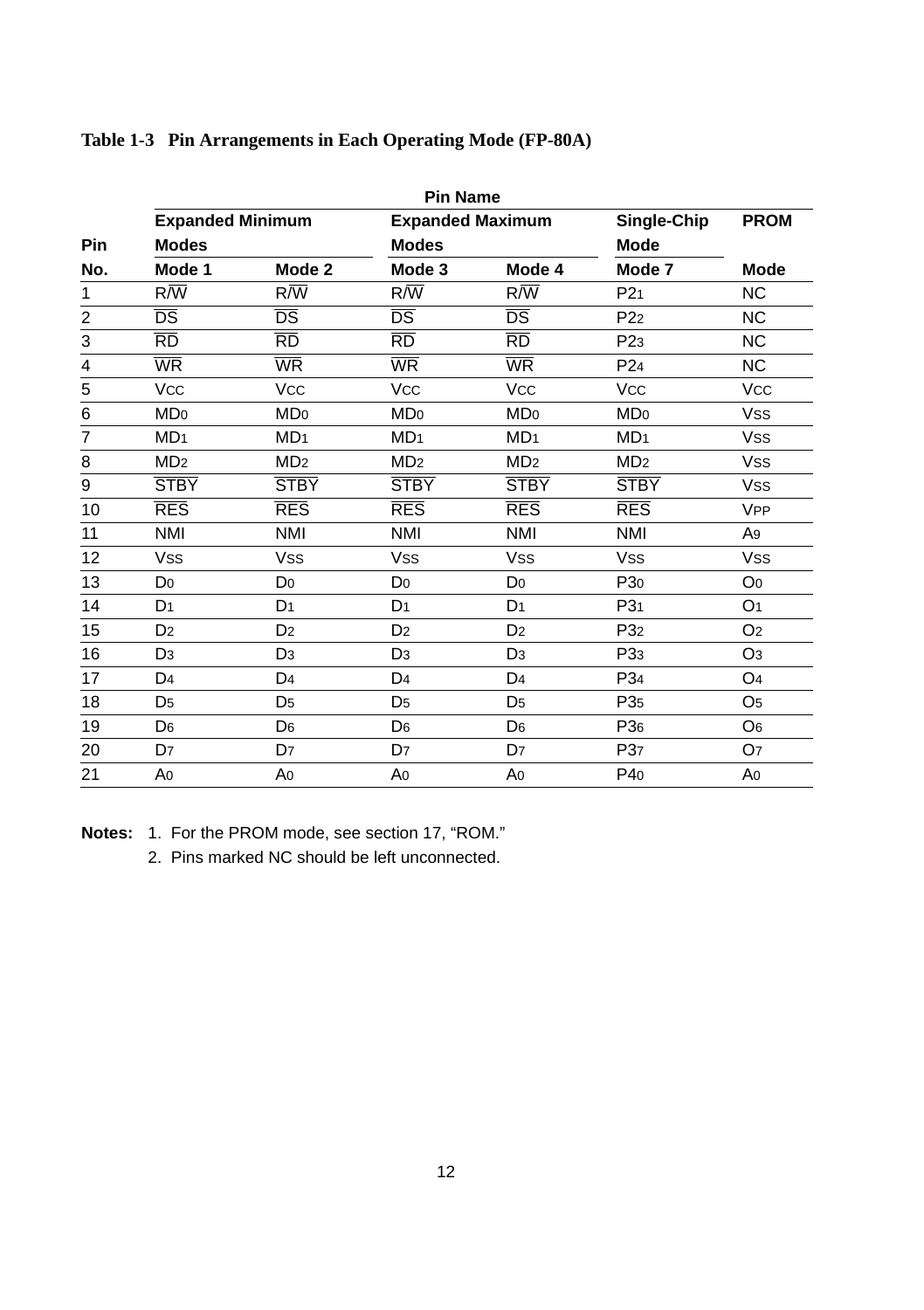|     | <b>Pin Name</b>         |                       |                         |                       |                 |                        |  |  |  |  |
|-----|-------------------------|-----------------------|-------------------------|-----------------------|-----------------|------------------------|--|--|--|--|
|     | <b>Expanded Minimum</b> |                       | <b>Expanded Maximum</b> |                       | Single-Chip     | <b>PROM</b>            |  |  |  |  |
| Pin | <b>Modes</b>            |                       | <b>Modes</b>            |                       | <b>Mode</b>     |                        |  |  |  |  |
| No. | Mode 1                  | Mode 2                | Mode 3                  | Mode 4                | Mode 7          | <b>Mode</b>            |  |  |  |  |
| 22  | A1                      | A <sub>1</sub>        | A <sub>1</sub>          | A <sub>1</sub>        | P4 <sub>1</sub> | A <sub>1</sub>         |  |  |  |  |
| 23  | A <sub>2</sub>          | A2                    | A <sub>2</sub>          | A <sub>2</sub>        | P4 <sub>2</sub> | A <sub>2</sub>         |  |  |  |  |
| 24  | A <sub>3</sub>          | Aз                    | Αз                      | A <sub>3</sub>        | P43             | A <sub>3</sub>         |  |  |  |  |
| 25  | A <sub>4</sub>          | A4                    | A <sub>4</sub>          | A <sub>4</sub>        | P44             | A <sub>4</sub>         |  |  |  |  |
| 26  | A <sub>5</sub>          | A5                    | A <sub>5</sub>          | A <sub>5</sub>        | P45             | A <sub>5</sub>         |  |  |  |  |
| 27  | A <sub>6</sub>          | A6                    | A <sub>6</sub>          | A <sub>6</sub>        | P46             | A <sub>6</sub>         |  |  |  |  |
| 28  | A7                      | A7                    | A7                      | A7                    | P47             | A7                     |  |  |  |  |
| 29  | <b>Vss</b>              | <b>Vss</b>            | <b>Vss</b>              | <b>Vss</b>            | <b>Vss</b>      | <b>Vss</b>             |  |  |  |  |
| 30  | A <sub>8</sub>          | P50 / A8              | A8                      | P50/A8                | P <sub>50</sub> | A8                     |  |  |  |  |
| 31  | A <sub>9</sub>          | P51 / A9              | A9                      | P51/A9                | P <sub>51</sub> | <b>OE</b>              |  |  |  |  |
| 32  | A <sub>10</sub>         | P52 / A10             | A <sub>10</sub>         | P52/A10               | P <sub>52</sub> | A <sub>10</sub>        |  |  |  |  |
| 33  | A <sub>11</sub>         | P53 / A11             | A <sub>11</sub>         | P53 / A <sub>11</sub> | P <sub>53</sub> | A <sub>11</sub>        |  |  |  |  |
| 34  | A <sub>12</sub>         | P54 / A12             | A <sub>12</sub>         | P54 / A <sub>12</sub> | P <sub>54</sub> | A <sub>12</sub>        |  |  |  |  |
| 35  | A <sub>13</sub>         | P55 / A13             | A <sub>13</sub>         | P55 / A <sub>13</sub> | P <sub>55</sub> | A <sub>13</sub>        |  |  |  |  |
| 36  | A <sub>14</sub>         | P56 / A <sub>14</sub> | A <sub>14</sub>         | P56 / A <sub>14</sub> | P <sub>56</sub> | A <sub>14</sub>        |  |  |  |  |
| 37  | A <sub>15</sub>         | P57 / A <sub>15</sub> | A <sub>15</sub>         | P57 / A <sub>15</sub> | P <sub>57</sub> | $\overline{\text{CE}}$ |  |  |  |  |
| 38  | P60                     | P <sub>60</sub>       | A <sub>16</sub>         | P60 / A <sub>16</sub> | P60             | <b>Vcc</b>             |  |  |  |  |
| 39  | P61                     | P61                   | A <sub>17</sub>         | P61 / A17             | P61             | <b>Vcc</b>             |  |  |  |  |
| 40  | P <sub>62</sub>         | P <sub>62</sub>       | A <sub>18</sub>         | P62 / A <sub>18</sub> | P62             | NC                     |  |  |  |  |
| 41  | P63                     | P <sub>63</sub>       | A <sub>19</sub>         | P63 / A <sub>19</sub> | P <sub>63</sub> | <b>NC</b>              |  |  |  |  |
| 42  | <b>Vcc</b>              | <b>Vcc</b>            | <b>Vcc</b>              | <b>Vcc</b>            | <b>Vcc</b>      | <b>Vcc</b>             |  |  |  |  |

#### **Table 1-3 Pin Arrangements in Each Operating Mode (FP-80A) (cont)**

**Notes:** 1. For the PROM mode, see section 17, "ROM."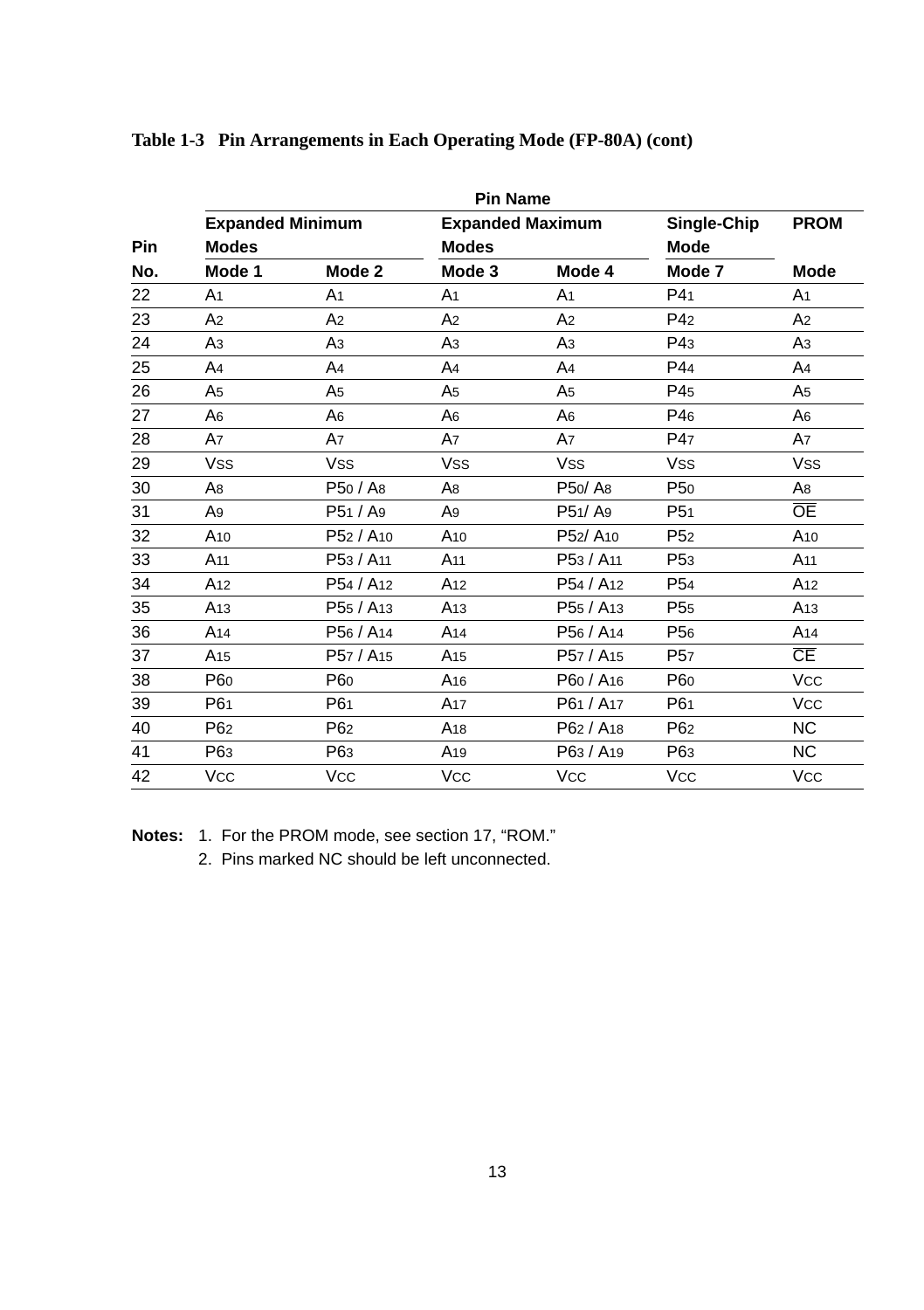|     |                         |                       | <b>Pin Name</b>                             |                       |                       |             |
|-----|-------------------------|-----------------------|---------------------------------------------|-----------------------|-----------------------|-------------|
|     | <b>Expanded Minimum</b> |                       | <b>Expanded Maximum</b>                     |                       | Single-Chip           | <b>PROM</b> |
| Pin | <b>Modes</b>            |                       | <b>Modes</b>                                |                       | <b>Mode</b>           |             |
| No. | Mode 1                  | Mode 2                | Mode 3                                      | Mode 4                | Mode 7                | <b>Mode</b> |
| 43  | P70 / TMCI              | P70/TMCI              | P70/TMCI                                    | P70/TMCI              | P <sub>70</sub> /TMCI | <b>NC</b>   |
| 44  | P71/FTI1                | P71/FTI1              | P71/FTI1                                    | P71/FTI1              | P71/FT11              | NC.         |
| 45  | P72 / FTI2              | P72 / FTI2            | P72 / FTI2                                  | P72 / FTI2            | P72 / FTI2            | NC.         |
| 46  | P73 / FTI3 /            | P73 / FTI3 /          | P73 / FTI3 /                                | P73 / FTI3 /          | P73 / FTI3 /          | <b>NC</b>   |
|     | <b>TMRI</b>             | <b>TMRI</b>           | <b>TMRI</b>                                 | <b>TMRI</b>           | <b>TMRI</b>           |             |
| 47  | P74 / FTOB1 /           |                       | P74/FTOB1/ P74/FTOB1/ P74/FTOB1/ P74/FTOB1/ |                       |                       | NC.         |
|     | FTCI <sub>1</sub>       | FTCI <sub>1</sub>     | FTCI <sub>1</sub>                           | FTCI <sub>1</sub>     | FTC <sub>1</sub>      |             |
| 48  | P75/FTOB2/              |                       | P75/FTOB2/ P75/FTOB2/ P75/FTOB2/ P75/FTOB2/ |                       |                       | <b>NC</b>   |
|     | FTC <sub>l2</sub>       | FTC <sub>l2</sub>     | FTC <sub>l2</sub>                           | FTC <sub>l2</sub>     | FTC <sub>12</sub>     |             |
| 49  | P76 / FTOB3 /           |                       | P76/FTOB3/ P76/FTOB3/ P76/FTOB3/ P76/FTOB3/ |                       |                       | <b>NC</b>   |
|     | FTC <sub>13</sub>       | FTC <sub>l3</sub>     | FTC <sub>13</sub>                           | FTC <sub>13</sub>     | FTC <sub>13</sub>     |             |
| 50  | P77 / FTOA1             | P77 / FTOA1           | P77 / FTOA1                                 | P77 / FTOA1           | P77 / FTOA1           | NC.         |
| 51  | <b>AVSS</b>             | <b>AVSS</b>           | <b>AVSS</b>                                 | <b>AVSS</b>           | AV <sub>SS</sub>      | <b>Vss</b>  |
| 52  | P80 / AN <sub>0</sub>   | P80 / AN0             | P80 / AN <sub>0</sub>                       | P80 / AN <sub>0</sub> | P80 / AN <sub>0</sub> | NC.         |
| 53  | P81 / AN <sub>1</sub>   | P81 / AN <sub>1</sub> | P81 / AN <sub>1</sub>                       | P81 / AN <sub>1</sub> | P81 / AN1             | <b>NC</b>   |
| 54  | P82 / AN2               | P82 / AN <sub>2</sub> | P82 / AN <sub>2</sub>                       | P82 / AN <sub>2</sub> | P82 / AN <sub>2</sub> | NC.         |
| 55  | P83 / AN3               | P83 / AN <sub>3</sub> | P83 / AN <sub>3</sub>                       | P83 / AN <sub>3</sub> | P83 / AN <sub>3</sub> | <b>NC</b>   |
| 56  | P84 / AN4               | P84 / AN4             | P84 / AN4                                   | P84 / AN4             | P84 / AN4             | NC.         |
| 57  | P85 / AN5               | P85 / AN5             | P85 / AN <sub>5</sub>                       | P85 / AN <sub>5</sub> | P85 / AN5             | NC.         |
| 58  | P86 / AN <sub>6</sub>   | P86 / AN <sub>6</sub> | P86 / AN <sub>6</sub>                       | P86 / AN <sub>6</sub> | P86 / AN <sub>6</sub> | NC.         |
| 59  | P87 / AN <sub>7</sub>   | P87 / AN <sub>7</sub> | P87 / AN <sub>7</sub>                       | P87 / AN <sub>7</sub> | P87 / AN <sub>7</sub> | <b>NC</b>   |

#### **Table 1-3 Pin Arrangements in Each Operating Mode (FP-80A) (cont)**

**Notes:** 1. For the PROM mode, see section 17, "ROM."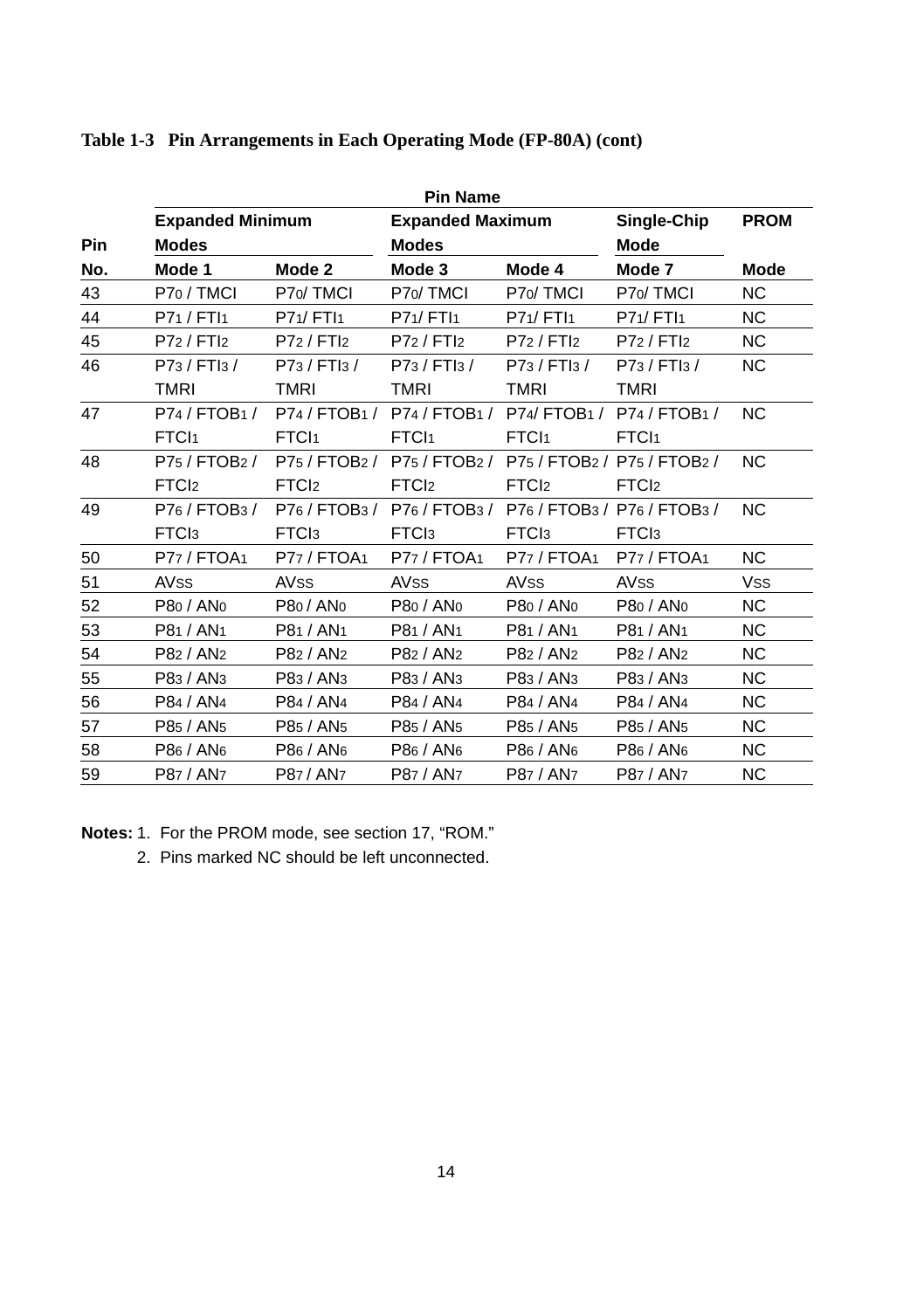|     |                                     |                                     | <b>Pin Name</b>                     |                                     |                                     |                |
|-----|-------------------------------------|-------------------------------------|-------------------------------------|-------------------------------------|-------------------------------------|----------------|
|     | <b>Expanded Minimum</b>             |                                     | <b>Expanded Maximum</b>             |                                     | Single-Chip                         | <b>PROM</b>    |
| Pin | <b>Modes</b>                        |                                     | <b>Modes</b>                        |                                     | <b>Mode</b>                         |                |
| No. | Mode 1                              | Mode 2                              | Mode 3                              | Mode 4                              | Mode 7                              | <b>Mode</b>    |
| 60  | <b>AVcc</b>                         | <b>AVcc</b>                         | <b>AVcc</b>                         | <b>AVCC</b>                         | <b>AVcc</b>                         | <b>Vcc</b>     |
| 61  | P <sub>90</sub> / FTOA <sub>2</sub> | P <sub>90</sub> / FTOA <sub>2</sub> | P <sub>90</sub> / FTO <sub>A2</sub> | P <sub>90</sub> / FTO <sub>A2</sub> | P <sub>90</sub> / FTO <sub>A2</sub> | <b>NC</b>      |
| 62  | P91 / FTOA3                         | P91 / FTOA3                         | P91 / FTOA3                         | P91 / FTOA3                         | P91 / FTOA3                         | <b>NC</b>      |
| 63  | P92 / PW1                           | P92 / PW <sub>1</sub>               | P92 / PW1                           | P92 / PW <sub>1</sub>               | P92 / PW1                           | <b>NC</b>      |
| 64  | P93 / PW <sub>2</sub>               | P93 / PW <sub>2</sub>               | P93 / PW <sub>2</sub>               | P93 / PW <sub>2</sub>               | P93 / PW <sub>2</sub>               | <b>NC</b>      |
| 65  | P94 / PW <sub>3</sub>               | P94 / PW <sub>3</sub>               | P94 / PW <sub>3</sub>               | P94 / PW <sub>3</sub>               | P94 / PW <sub>3</sub>               | N <sub>C</sub> |
| 66  | P95 / TXD                           | P95 / TXD                           | P95 / TXD                           | P95 / TXD                           | P95 / TXD                           | N <sub>C</sub> |
| 67  | P96 / RXD                           | P <sub>96</sub> / R <sub>XD</sub>   | P96 / RXD                           | P96 / RXD                           | P <sub>96</sub> / R <sub>XD</sub>   | <b>NC</b>      |
| 68  | <b>P97 / SCK</b>                    | <b>P97 / SCK</b>                    | <b>P97 / SCK</b>                    | <b>P97 / SCK</b>                    | <b>P97 / SCK</b>                    | NC             |
| 69  | <b>EXTAL</b>                        | <b>EXTAL</b>                        | <b>EXTAL</b>                        | <b>EXTAL</b>                        | <b>EXTAL</b>                        | NC             |
| 70  | <b>XTAL</b>                         | <b>XTAL</b>                         | <b>XTAL</b>                         | <b>XTAL</b>                         | <b>XTAL</b>                         | N <sub>C</sub> |
| 71  | <b>Vss</b>                          | <b>Vss</b>                          | <b>Vss</b>                          | <b>Vss</b>                          | <b>Vss</b>                          | <b>Vss</b>     |
| 72  | $P10/\varnothing$                   | $P10/\varnothing$                   | $P10/\varnothing$                   | $P10/\varnothing$                   | $P10/\varnothing$                   | <b>NC</b>      |
| 73  | P11/E                               | P11/E                               | P11/E                               | P11/E                               | P11/E                               | <b>NC</b>      |
| 74  | $P12 / \overline{BACK}$             | $P12 / \overline{BACK}$             | $P12 / \overline{BACK}$             | $P12 / \overline{BACK}$             | P <sub>12</sub>                     | NC             |
| 75  | P <sub>13</sub> / BREQ              | P <sub>13</sub> / BREQ              | P13 / BREQ                          | P <sub>13</sub> /BREQ               | P <sub>13</sub>                     | NC             |
| 76  | $P14 / \overline{WAIT}$             | $P14 / \overline{WAIT}$             | $P14 / \overline{WAIT}$             | $P14 / \overline{WAIT}$             | P <sub>14</sub>                     | <b>NC</b>      |
| 77  | $P15 / \overline{IRQ0}$             | $P15 / \overline{IRQ0}$             | $P15 / \overline{IRQ0}$             | $P15 / \overline{IRQ0}$             | $P15 / \overline{IRQ0}$             | <b>NC</b>      |
| 78  | $P16 / \overline{IRQ1}$             | $P16 / \overline{IRQ1}$             | $P16 / \overline{IRQ1}$             | $P16 / \overline{IRQ1}$             | $P16 / \overline{IRQ1}$             | <b>NC</b>      |
| 79  | P17 / TMO                           | P17 / TMO                           | P17/TMO                             | P17 / TMO                           | P17/TMO                             | <b>NC</b>      |
| 80  | $\overline{\mathsf{AS}}$            | $\overline{\mathsf{AS}}$            | $\overline{AS}$                     | $\overline{AS}$                     | P20                                 | NC             |

#### **Table 1-3 Pin Arrangements in Each Operating Mode (FP-80A) (cont)**

**Notes:** 1. For the PROM mode, see section 17, "ROM."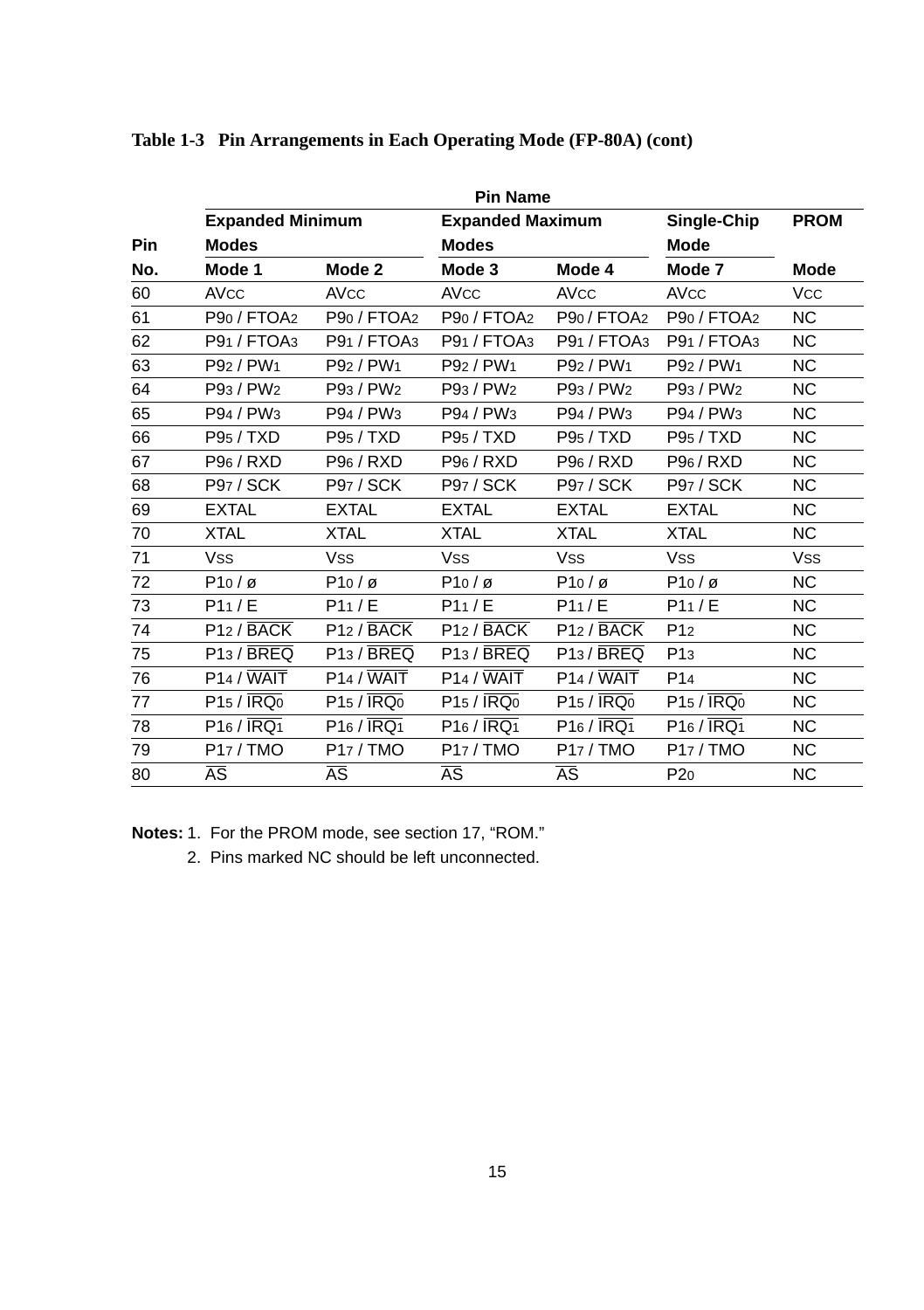**Pin Functions:** Table 1-4 gives a concise description of the function of each pin.

## **Table 1-4 Pin Functions**

|             |              |                | Pin No.       |     |                                                       |
|-------------|--------------|----------------|---------------|-----|-------------------------------------------------------|
|             |              | CP-84.         |               |     |                                                       |
| <b>Type</b> | Symbol       | <b>CG-84</b>   | <b>FP-80A</b> | VO. | <b>Name and Function</b>                              |
| Power       | <b>Vcc</b>   | 16, 55         | 5, 42         | L   | <b>Power:</b> Connected to the power supply (+5V).    |
|             |              |                |               |     | Connect both Vcc pins to the system power             |
|             |              |                |               |     | supply (+5V). The chip will not operate if either pin |
|             |              |                |               |     | is left unconnected.                                  |
|             | <b>Vss</b>   | 2, 24          | 12, 29        | T   | Ground: Connected to ground (0V).                     |
|             |              | 41, 42         | 71            |     | Connect all Vss pins to the system power              |
|             |              | 64, 83         |               |     | supply (0V). The chip will not operate if any Vss     |
|             |              |                |               |     | pin is left unconnected.                              |
| Clock       | <b>XTAL</b>  | 1              | 70            | I.  | Crystal: Connected to a crystal oscillator.           |
|             |              |                |               |     | The crystal frequency should be double the desired    |
|             |              |                |               |     | ø clock frequency.                                    |
|             |              |                |               |     | If an external clock is input at the EXTAL pin, leave |
|             |              |                |               |     | the XTAL pin unconnected.                             |
|             | <b>EXTAL</b> | 84             | 69            | T   | <b>External Crystal:</b> Connected to a crystal       |
|             |              |                |               |     | oscillator or external clock. The frequency of the    |
|             |              |                |               |     | external clock should be double the desired ø clock   |
|             |              |                |               |     | frequency. See section 8.2, "Oscillator Circuit" for  |
|             |              |                |               |     | examples of connections to a crystal and external     |
|             |              |                |               |     | clock.                                                |
|             | Ø            | 3              | 72            | O   | System Clock: Supplies the ø clock to peripheral      |
|             |              |                |               |     | devices.                                              |
|             | E            | $\overline{4}$ | 73            | O   | Enable Clock: Supplies an E clock to E clock based    |
|             |              |                |               |     | peripheral devices.                                   |
| System      | <b>BACK</b>  | 5              | 74            | O   | <b>Bus Request Acknowledge: Indicates</b>             |
| control     |              |                |               |     | that the bus right has been granted to an external    |
|             |              |                |               |     | device. Notifies an external device that issued a     |
|             |              |                |               |     | BREQ signal that it now has control of the bus.       |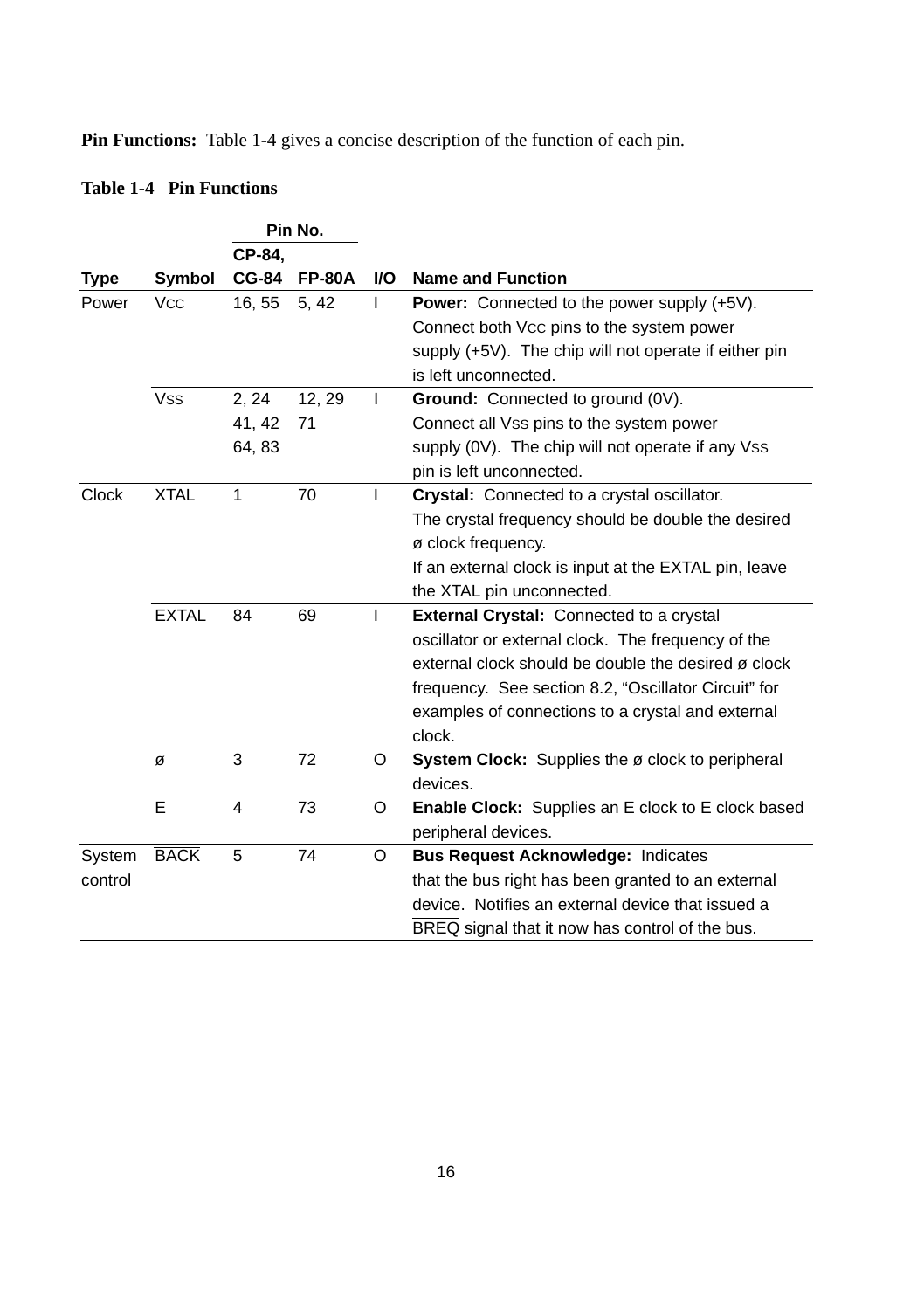|                      |                        |              | Pin No.             |          |                                                           |
|----------------------|------------------------|--------------|---------------------|----------|-----------------------------------------------------------|
|                      |                        | CP-84.       |                     |          |                                                           |
| <b>Type</b>          | Symbol                 | <b>CG-84</b> | <b>FP-80A</b>       | VO.      | Name and Function                                         |
| System               | <b>BREQ</b>            | 6            | 75                  | I        | Bus Request: Sent by an external device to the            |
| control              |                        |              |                     |          | H8/532 chip to request the bus right.                     |
|                      | <b>STBY</b>            | 20           | 9                   | I        | <b>Standby:</b> A transition to the hardware standby      |
|                      |                        |              |                     |          | mode (a power-down state) occurs when a Low               |
|                      |                        |              |                     |          | input is received at the STBY pin.                        |
|                      | <b>RES</b>             | 21           | 10                  | I        | <b>Reset:</b> A Low input causes the H8/532 chip to       |
|                      |                        |              |                     |          | reset.                                                    |
| Address $A_19 - A_0$ |                        |              | $54 - 43$ 41 - 30   | O        | <b>Address Bus: Address output pins.</b>                  |
| bus                  |                        |              | $40 - 33$ 28 $- 21$ |          |                                                           |
| Data bus $Dz - Do$   |                        |              | $32 - 25$ 20 - 13   | 1/O      | Data Bus: 8-Bit bidirectional data bus.                   |
| <b>Bus</b>           | <b>WAIT</b>            | 7            | 76                  | L        | <b>Wait:</b> Requests the CPU to insert one or more Tw    |
| control              |                        |              |                     |          | states when accessing an off-chip address.                |
|                      | $\overline{AS}$        | 11           | 80                  | $\Omega$ | <b>Address Strobe:</b> Goes Low to indicate that there    |
|                      |                        |              |                     |          | is a valid address on the address bus.                    |
|                      | $R/\overline{W}$       | 12           | $\mathbf{1}$        | O        | <b>Read/Write:</b> Indicates whether the CPU is reading   |
|                      |                        |              |                     |          | or writing data on the bus.                               |
|                      |                        |              |                     |          | • High-Read                                               |
|                      |                        |              |                     |          | • Low-Write                                               |
|                      | DS                     | 13           | $\overline{2}$      | O        | Data Strobe: Goes Low to indicate the presence of         |
|                      |                        |              |                     |          | valid data on the data bus.                               |
|                      | $\overline{RD}$        | 14           | 3                   | O        | <b>Read:</b> Goes Low to indicate that the CPU is reading |
|                      |                        |              |                     |          | an external address.                                      |
|                      | $\overline{\text{WR}}$ | 15           | 4                   | O        | Write: Goes Low to indicate that the CPU is               |
|                      |                        |              |                     |          | writing to an external address.                           |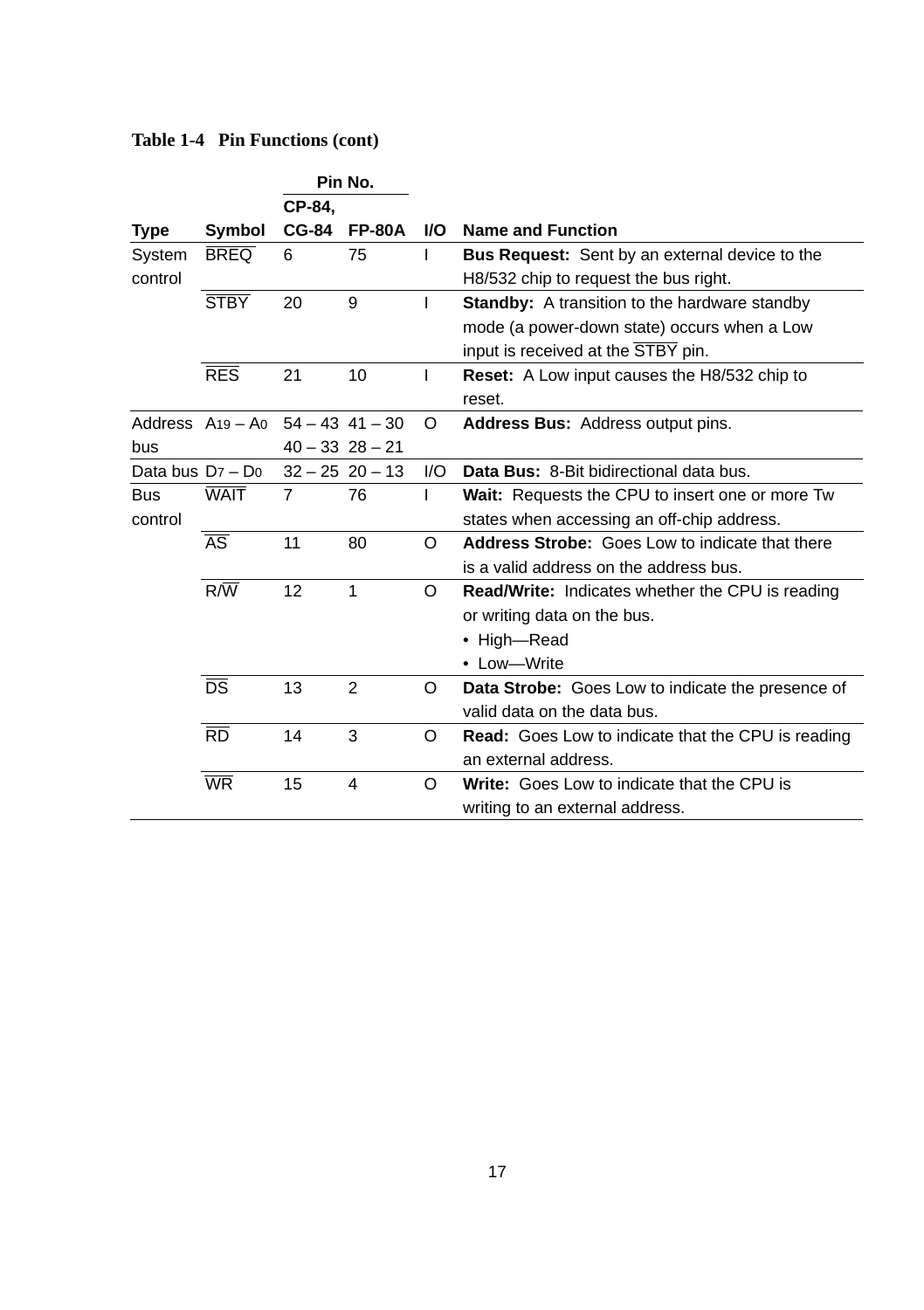|             |                          | Pin No. |                     |     |                                                      |                                                       |                          |                                                      |                                                 |  |  |
|-------------|--------------------------|---------|---------------------|-----|------------------------------------------------------|-------------------------------------------------------|--------------------------|------------------------------------------------------|-------------------------------------------------|--|--|
|             |                          | CP-84.  |                     |     |                                                      |                                                       |                          |                                                      |                                                 |  |  |
| <b>Type</b> |                          |         | Symbol CG-84 FP-80A | VO. |                                                      |                                                       | <b>Name and Function</b> |                                                      |                                                 |  |  |
| Interrupt   | <b>NMI</b>               | 22      | 11                  | I   |                                                      |                                                       |                          |                                                      | NonMaskable Interrupt: Highest-signals priority |  |  |
|             |                          |         |                     |     |                                                      | interrupt request. The port 1 control register (P1CR) |                          |                                                      |                                                 |  |  |
|             |                          |         |                     |     | determines whether the interrupt is requested on the |                                                       |                          |                                                      |                                                 |  |  |
|             |                          |         |                     |     |                                                      | rising or falling edge of the NMI input.              |                          |                                                      |                                                 |  |  |
|             | IRQ <sub>0</sub>         | 8       | 77                  | I   | <b>Interrupt Request 0 and 1: Maskable interrupt</b> |                                                       |                          |                                                      |                                                 |  |  |
|             | $\overline{\text{IRQ1}}$ | 9       | 78                  |     |                                                      | request pins.                                         |                          |                                                      |                                                 |  |  |
| Operating   | MD <sub>2</sub>          | 19      | 8                   | I   | Mode: Input pins for setting the MCU operating       |                                                       |                          |                                                      |                                                 |  |  |
| mode        | MD <sub>1</sub>          | 18      | 7                   |     | mode according to the table below.                   |                                                       |                          |                                                      |                                                 |  |  |
| control     | MD <sub>0</sub>          | 17      | 6                   |     |                                                      |                                                       |                          |                                                      |                                                 |  |  |
|             |                          |         |                     |     |                                                      |                                                       |                          | MD <sub>2</sub> MD <sub>1</sub> MD <sub>0</sub> Mode | <b>Description</b>                              |  |  |
|             |                          |         |                     |     | 0                                                    | 0                                                     | 0                        | Mode 0                                               |                                                 |  |  |
|             |                          |         |                     |     | $\Omega$                                             | $\overline{0}$                                        | $\mathbf{1}$             | Mode 1                                               | Expanded minimum mode                           |  |  |
|             |                          |         |                     |     |                                                      |                                                       |                          |                                                      | (ROM disabled)                                  |  |  |
|             |                          |         |                     |     | $\Omega$                                             | 1                                                     | $\Omega$                 |                                                      | Mode 2 Expanded minimum mode                    |  |  |
|             |                          |         |                     |     |                                                      |                                                       |                          |                                                      | (ROM enabled)                                   |  |  |
|             |                          |         |                     |     | $\Omega$                                             | $\mathbf{1}$                                          | $\mathbf{1}$             |                                                      | Mode 3 Expanded maximum mode                    |  |  |
|             |                          |         |                     |     |                                                      |                                                       |                          |                                                      | (ROM disabled)                                  |  |  |
|             |                          |         |                     |     | $\overline{1}$                                       | $\overline{0}$                                        | $\mathbf 0$              | Mode 4                                               | Expanded maximum mode                           |  |  |
|             |                          |         |                     |     |                                                      |                                                       |                          |                                                      | (ROM enabled)                                   |  |  |
|             |                          |         |                     |     | 1                                                    | 0                                                     | 1                        | Mode 5                                               |                                                 |  |  |
|             |                          |         |                     |     | 1                                                    | 1                                                     | 0                        | Mode 6                                               |                                                 |  |  |
|             |                          |         |                     |     | $\mathbf{1}$                                         | 1                                                     | 1                        |                                                      | Mode 7 Single-chip mode                         |  |  |
|             |                          |         |                     |     |                                                      |                                                       |                          |                                                      |                                                 |  |  |
|             |                          |         |                     |     | The inputs at these pins are latched in mode select  |                                                       |                          |                                                      |                                                 |  |  |
|             |                          |         |                     |     | bits 2 to 0 (MDS2 $-$ MDS0) of the mode control      |                                                       |                          |                                                      |                                                 |  |  |
|             |                          |         |                     |     | register (MDCR) on the rising edge of the RES        |                                                       |                          |                                                      |                                                 |  |  |
|             |                          |         |                     |     | signal.                                              |                                                       |                          |                                                      |                                                 |  |  |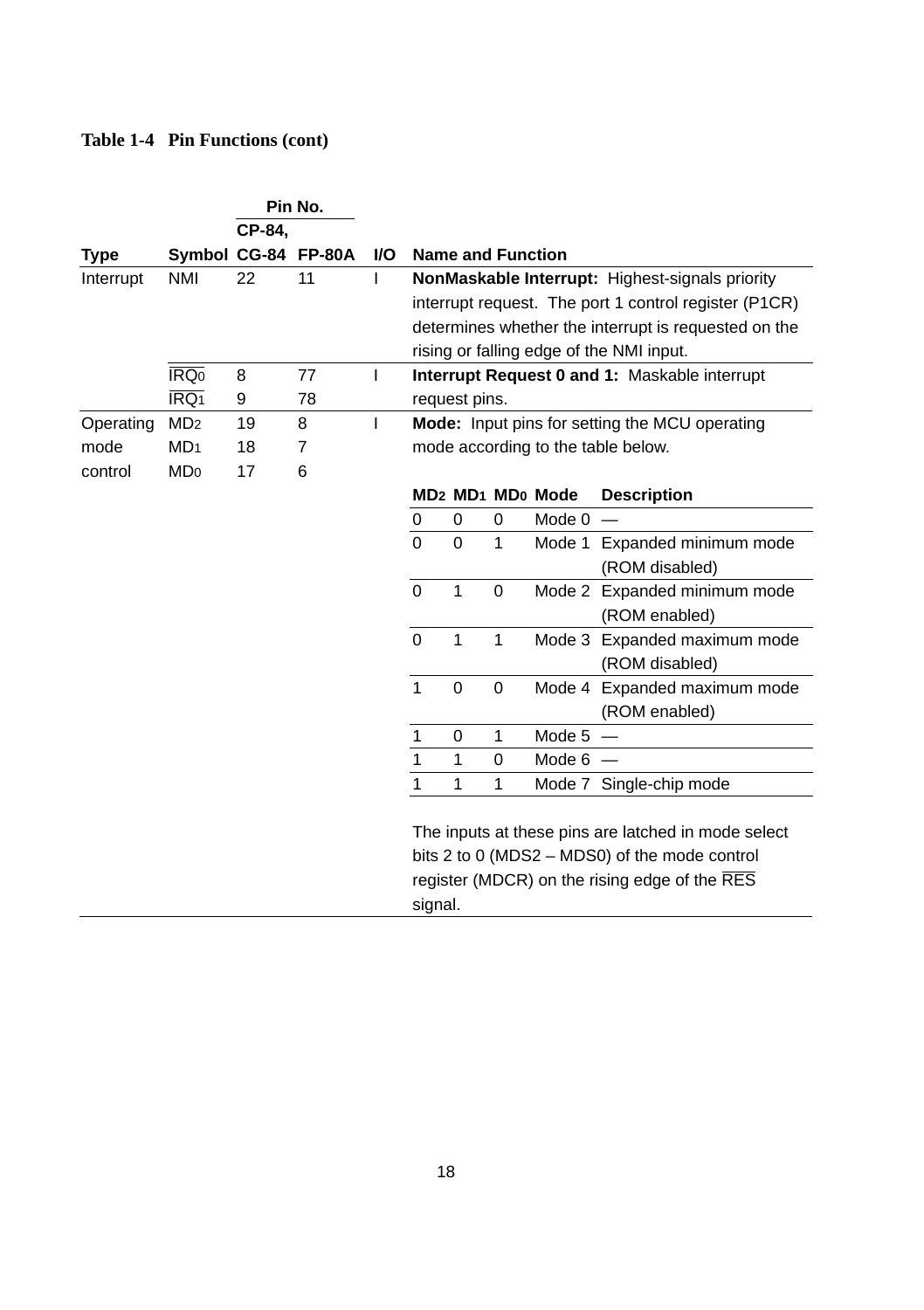|                   | Pin No.      |               |           |                                                   |
|-------------------|--------------|---------------|-----------|---------------------------------------------------|
|                   | CP-84.       |               |           |                                                   |
| <b>Symbol</b>     | <b>CG-84</b> | <b>FP-80A</b> | <b>VO</b> | <b>Name and Function</b>                          |
| FTOA <sub>1</sub> | 63           | 50            | O         | FRT Output Compare A (channels 1, 2, and 3):      |
| FTOA <sub>2</sub> | 75           | 61            |           | Output pins for the output compare A function     |
| FTOA3             | 76           | 62            |           | of the free-running timer channels 1, 2, and 3.   |
| FTOB <sub>1</sub> | 60           | 47            | O         | FRT Output Compare B (channels 1, 2, and 3):      |
| FTOB <sub>2</sub> | 61           | 48            |           | Output pins for the output compare B function     |
| FTOB <sub>3</sub> | 62           | 49            |           | of the free-running timer channels 1, 2, and 3.   |
| FTC <sub>1</sub>  | 60           | 47            | I         | FRT Counter Clock Input (channels 1, 2, and 3):   |
| FTC <sub>12</sub> | 61           | 48            |           | External clock input pins for the free-running    |
| FTCI <sub>3</sub> | 62           | 49            |           | counters (FRCs) of free-running timer channels 1, |
|                   |              |               |           | 2, and 3.                                         |
| FTI <sub>1</sub>  | 57           | 44            | L         | FRT Input Capture (channels 1, 2, and 3):         |
| FTI <sub>2</sub>  | 58           | 45            |           | Input capture pins for free-running timer         |
| FT <sub>I3</sub>  | 59           | 46            |           | channels 1, 2, and 3.                             |
| <b>TMO</b>        | 10           | 79            | O         | 8-bit Timer Output: Compare-match output pin      |
|                   |              |               |           | for the 8-bit timer.                              |
| <b>TMCI</b>       | 56           | 43            | ı         | 8-bit Timer Clock Input: External                 |
|                   |              |               |           | clock input pin for the 8-bit timer counter.      |
| <b>TMRI</b>       | 59           | 46            | I         | 8-bit Timer Counter Reset Input: A high input     |
|                   |              |               |           | at this pin resets the 8-bit timer counter.       |
| PW <sub>1</sub>   | 77           | 63            | O         | PWM Timer Output (channels 1, 2, and 3):          |
| PW <sub>2</sub>   | 78           | 64            |           | Pulse-width modulation timer output pulses.       |
| PW <sub>3</sub>   | 79           | 65            |           |                                                   |
|                   |              |               |           |                                                   |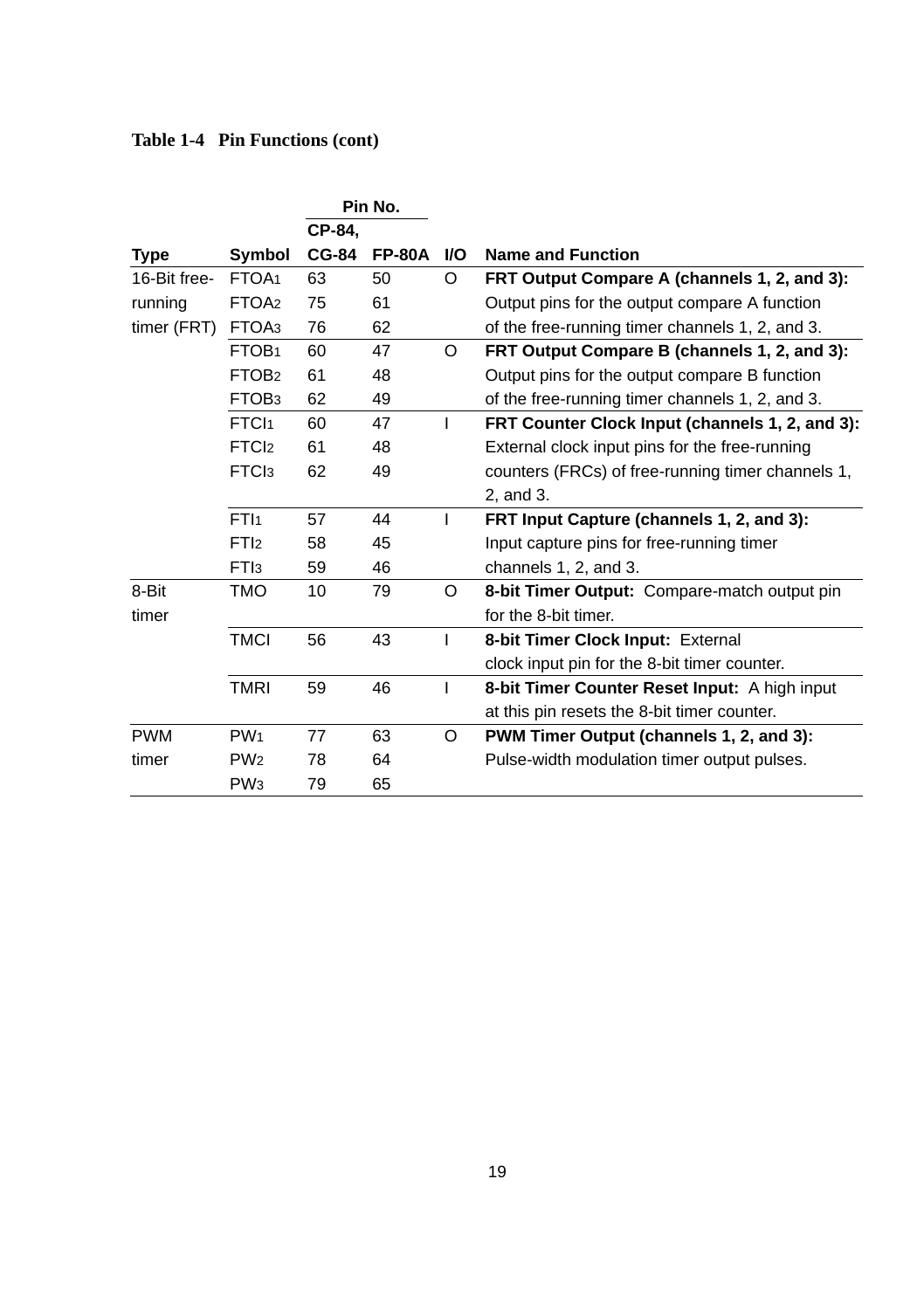| Pin No.     |                     |              |               |              |                                                   |
|-------------|---------------------|--------------|---------------|--------------|---------------------------------------------------|
|             |                     | CP-84.       |               |              |                                                   |
| Type        | Symbol              | <b>CG-84</b> | <b>FP-80A</b> | <b>VO</b>    | <b>Name and Function</b>                          |
| Serial com- | <b>TXD</b>          | 80           | 66            | O            | <b>Transmit Data:</b> Data output pins for the    |
| munication  |                     |              |               |              | serial communication interface.                   |
| interface   |                     |              |               |              |                                                   |
| signals     | <b>RXD</b>          | 81           | 67            | I            | <b>Receive Data:</b> Data input pins for the      |
|             |                     |              |               |              | serial communication interface.                   |
|             | <b>SCK</b>          | 82           | 68            | I/O          | Serial Clock: Input/output pin for the            |
|             |                     |              |               |              | serial interface clock.                           |
| A/D         | $ANz - ANo$ 73 - 66 |              | $59 - 52$     | $\mathbf{I}$ | <b>Analog Input:</b> Analog signal input pins.    |
| converter   |                     |              |               |              |                                                   |
|             | $AVCC*$             | 74           | 60            | ı            | Analog Reference Voltage: Reference voltage       |
|             |                     |              |               |              | and power supply pin for the A/D converter.       |
|             | AV <sub>SS</sub> *  | 65           | 51            | I            | Analog Ground: Ground pin for the A/D             |
|             |                     |              |               |              | converter.                                        |
| Parallel    | $P17 - P10$         | $10 - 3$     | $79 - 72$     | 1/O          | <b>Port 1:</b> An 8-bit input/output port. The    |
| 1/O         |                     |              |               |              | direction of each bit is determined by the port 1 |
|             |                     |              |               |              | data direction register (P1DDR).                  |
|             | $P24 - P20 15 - 11$ |              | $4 - 1$ .     | I/O          | <b>Port 2:</b> A 5-bit input/output port. The     |
|             |                     |              | 80            |              | direction of each bit is determined by the port 2 |
|             |                     |              |               |              | data direction register (P2DDR).                  |
|             | $P37 - P30$ 32 - 25 |              | $20 - 13$     | 1/O          | Port 3: An 8-bit input/output port. The           |
|             |                     |              |               |              | direction of each bit is determined by the port 3 |
|             |                     |              |               |              | data direction register (P3DDR).                  |
|             | $P47 - P40$ 40 - 33 |              | $28 - 21$     | 1/O          | <b>Port 4:</b> An 8-bit input/output port. The    |
|             |                     |              |               |              | direction of each bit is determined by the port 4 |
|             |                     |              |               |              | data direction register (P4DDR). These pins       |
|             |                     |              |               |              | can drive LED indicators.                         |

\* When A/D converter is not used, AVCC should be connected to VCC, and AVSS should be connected to GND.